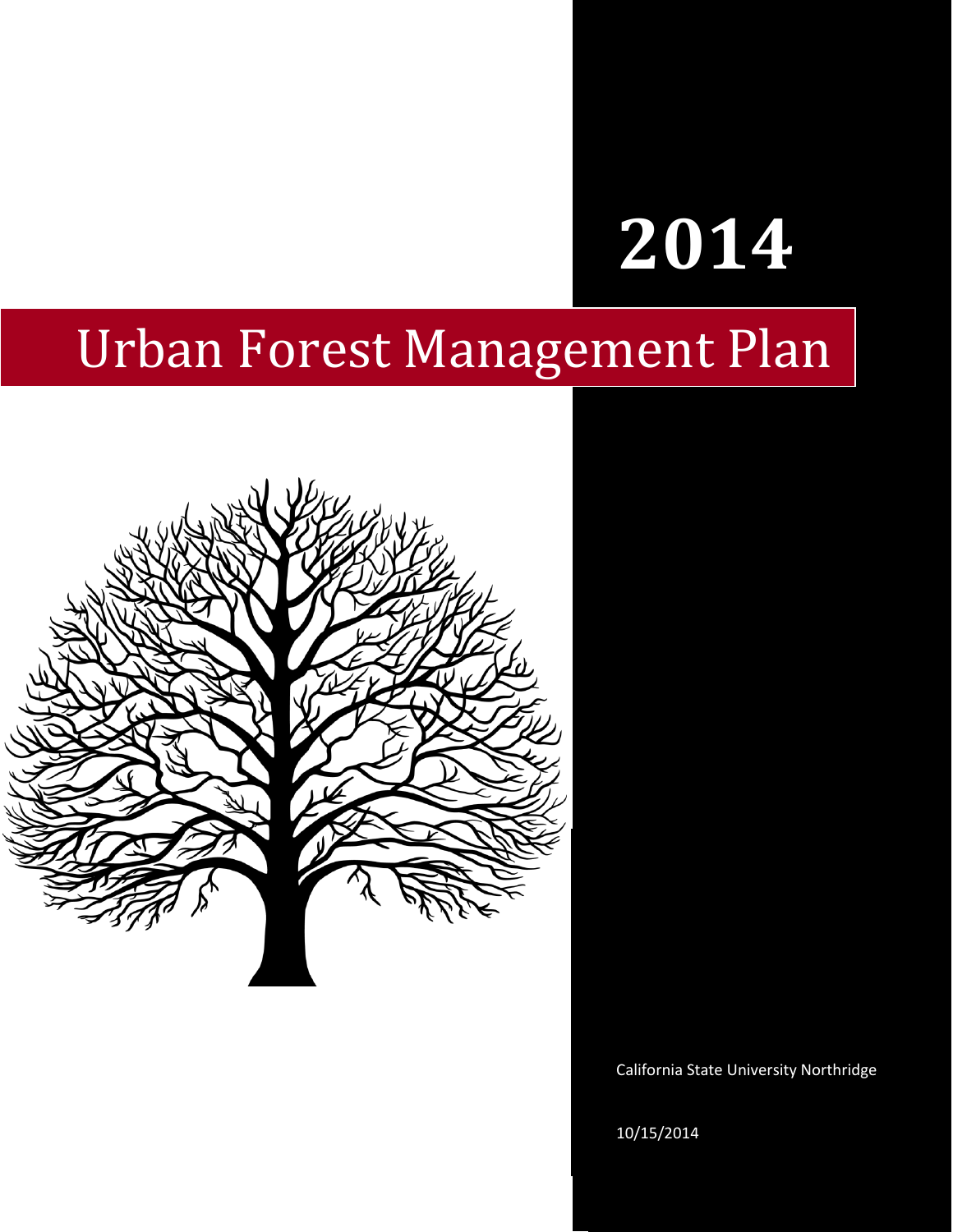# **Table of Contents**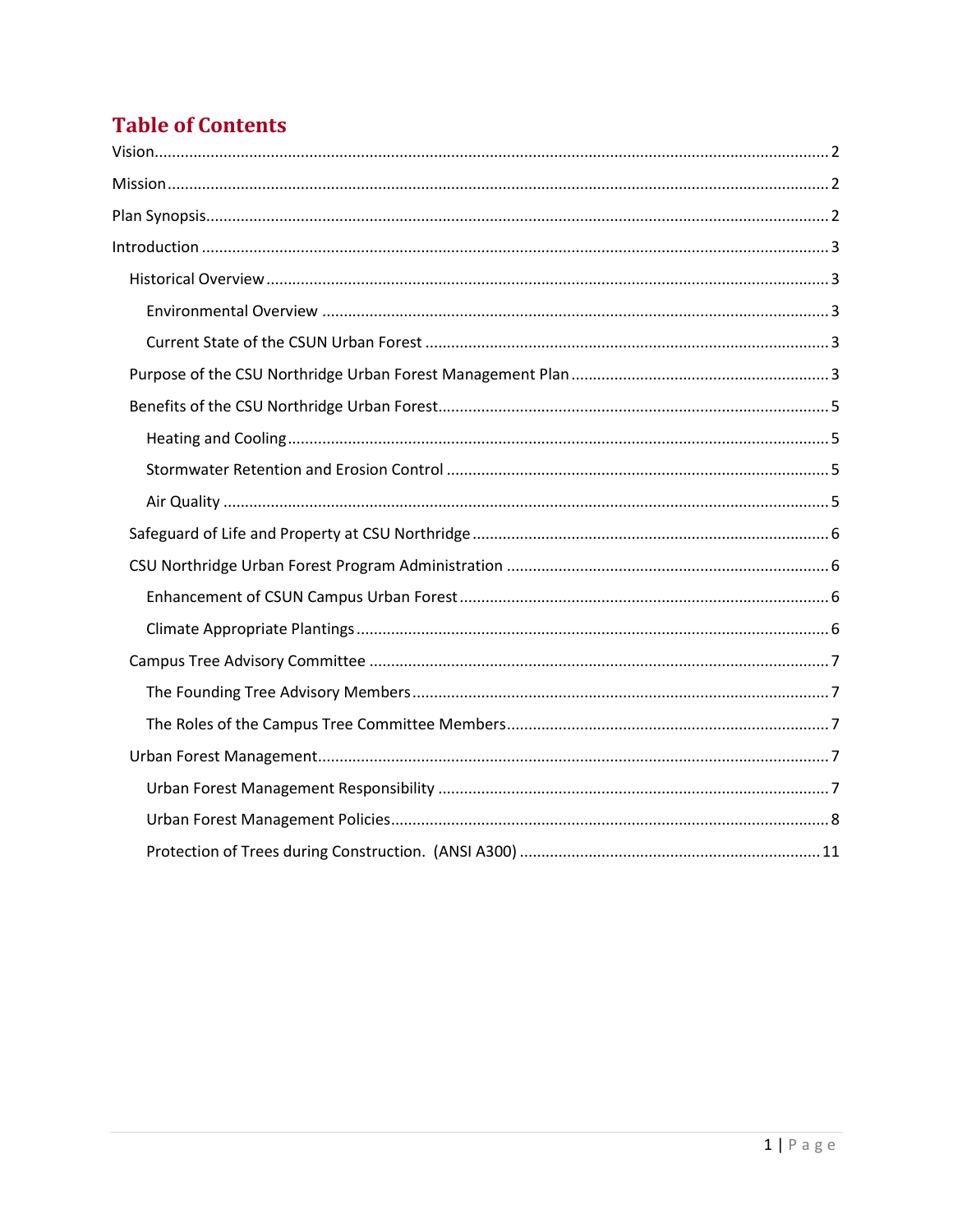# <span id="page-2-0"></span>**Vision**

Create a safe, healthy, sustainable, urban forest encompassing a large variety of species (200 and growing) and ages (newly planted to historic) that demonstrates to students, faculty, staff and visitors the environmental benefits and splendor that the urban forest provides.

# <span id="page-2-1"></span>**Mission**

The mission of the Urban Forestry Management Plan is to enhance the quality of life of the campus community by promoting sustainability, safety and aesthetics in the urban forest, while providing an environment for research, education, and recreation through responsible urban forest stewardship

# <span id="page-2-2"></span>**Plan Synopsis**

Urban Forestry has been defined as "…the sustained planning, planting, protection, maintenance, and care of trees, forests, green space and related resources in and around cities and communities for economic, environmental, social, and public health benefits for people. The definition includes retaining trees and forest cover as urban populations expand into surrounding rural areas and restoring critical parts of the urban environment after construction. Expansion at the urban/rural interface raises environmental and public health and safety concerns as well as opportunities to create educational and environmental links between urban people and nature. In addition, urban and community forestry includes the development of citizen involvement and support for investments in long-term on-going tree planting, protection, and care programs." —(Urban Forestry in North America: Towards a Global Ecosystem Perspective. pp 4-8. Deneke, F. 1993).

California State University Northridge's urban forest consists of more than 4,000 trees and over 200 different species on the main campus of nearly 100 cultivated acres within 356 total acres. The forest trees range from newly planted to 80+ years old. Many trees have health, insect and structural issues due to a history of poor and/or incorrect management practices.

Continued training of young trees and corrective and mitigative maintenance of mature trees together with tree protection and an Urban Forest Management Plan are essential to preserve and protect valuable campus resources, our people and our trees. A healthy, properly maintained urban forest will welcome the campus community into a safe and beautiful atmosphere. A health and hazard assessment of each tree has occurred within the past 5 years, or will occur in the near future. These assessments provide critical information for building the Tree Atlas database that will include ranking, valuation, tree care maintenance, removal and replacement schedule. The plan also presents guidelines that will protect the Urban Forest during maintenance work and construction projects.

This plan provides an overall framework for managing the urban forest of CSUN. It is based on the condition of the forest in 2009, as well as an analysis of appropriate and necessary management practices and a consideration of the plans that will influence the forest in the future.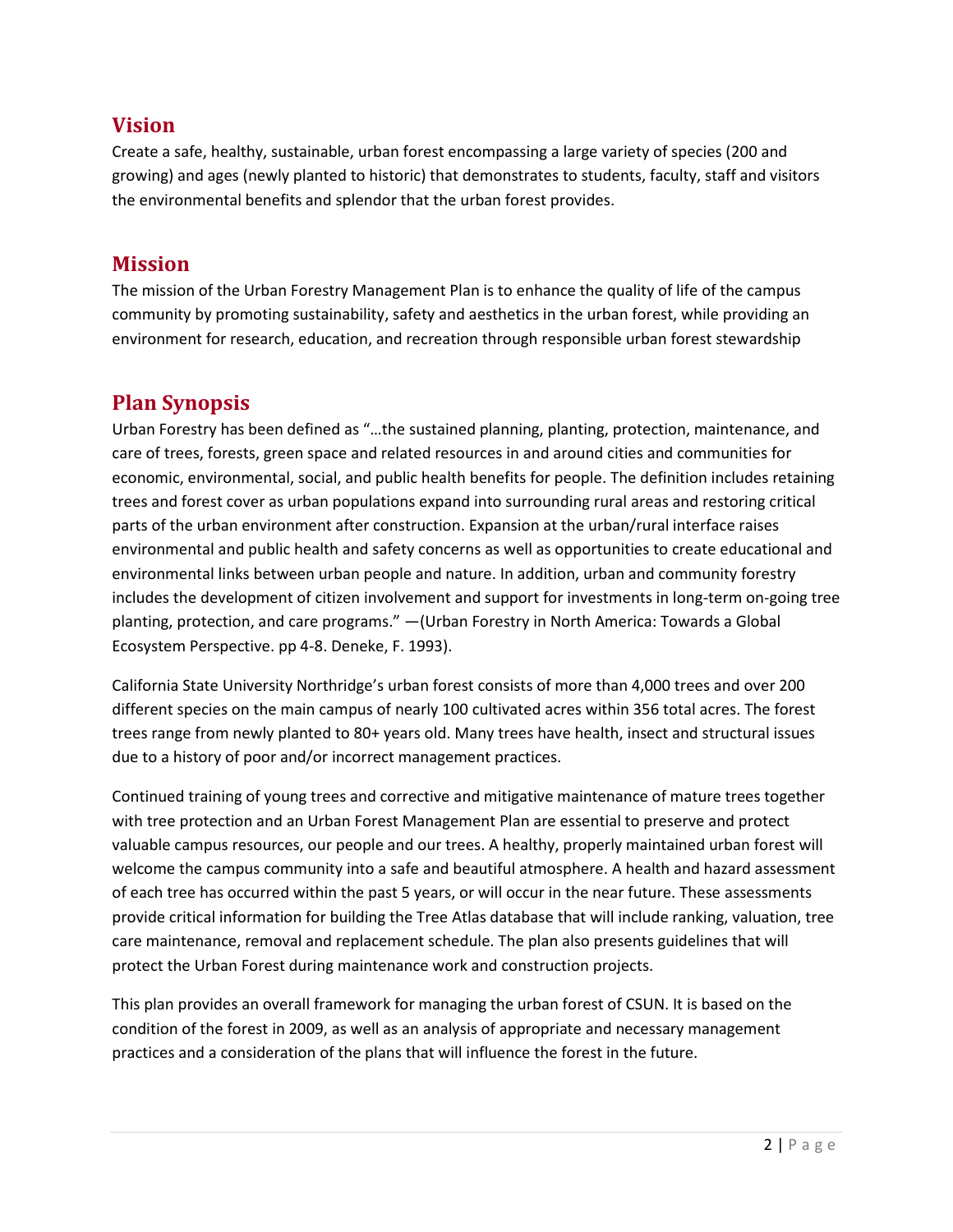# <span id="page-3-0"></span>**Introduction**

# <span id="page-3-1"></span>**Historical Overview**

California State University Northridge (also known as CSUN or Cal State Northridge) is a public university in the Northridge neighborhood of Los Angeles, California, United States in the San Fernando Valley. CSUN is one of the 23 campuses in the California State University system. Cal State Northridge is the third largest university in California in terms of enrollment, just behind Cal State Fullerton and UCLA. It was founded first as the valley satellite campus of Cal State Los Angeles. It then became an independent college in 1958 as San Fernando Valley State College, with major campus master planning and construction. The University adopted its current name of California State University, Northridge in 1972

Throughout the San Fernando Valley one can see pockets of citrus trees on private land, but on the far southeast corner of the Cal State Northridge campus stands the oldest, most contiguous remnant of the Valley's agricultural past. When the University was built in the late 1950's, the campus inherited the Grove and the responsibility of its maintenance. In 1972, Associated Students deemed the Orange Grove a historic site. Today, nearly 500 orange trees of multiple varieties remain.

The CSUN campus hosts over 4000 trees, which include more than 200 different species. Of these, nearly 3900 trees have been tagged, mapped and measured as part of a Geography Department project in cooperation with the CSUN Institute of Sustainability.

#### <span id="page-3-2"></span>**Environmental Overview**

The sustainable management of the environment and natural resources is vital for human wellbeing. Trees in urban areas, and especially on campuses, reduce the heat island effect caused by pavement and buildings. Leaves filter the air we breathe by removing gasoues pollutants and filtering particulates. Properly placed trees create a welcoming environment that makes students, administration and alumni want to be a part of the campus.

When managed wisely, renewable natural resources, watersheds and productive landscapes can provide the foundation for sustained inclusive growth by improving livelihoods, increasing carbon storage and mitigating climate change risks.

#### <span id="page-3-3"></span>**Current State of the CSUN Urban Forest**

The campus trees are varied in age and species. The mature trees represent the rich history of the property, while the young trees are a legacy for the future. Most of the trees are mature, and very few are in decline. Some species are native to this region, and some come from across the oceans. There are some magnificent historic trees on the campus, and over the years, some have been damaged by poor pruning practice and lack of adequate preservation measures during construction.

#### <span id="page-3-4"></span>**Purpose of the CSU Northridge Urban Forest Management Plan**

Over the last 6 years there has been a steady improvement in the care and management of trees on the CSU Northridge campus. The creation of the Campus Tree Atlas, the comprehensive evaluation of all campus trees by location and type, installation of a centralized irrigation control system, and strategy based tree replacement plan incorporating the use of local species are all examples of these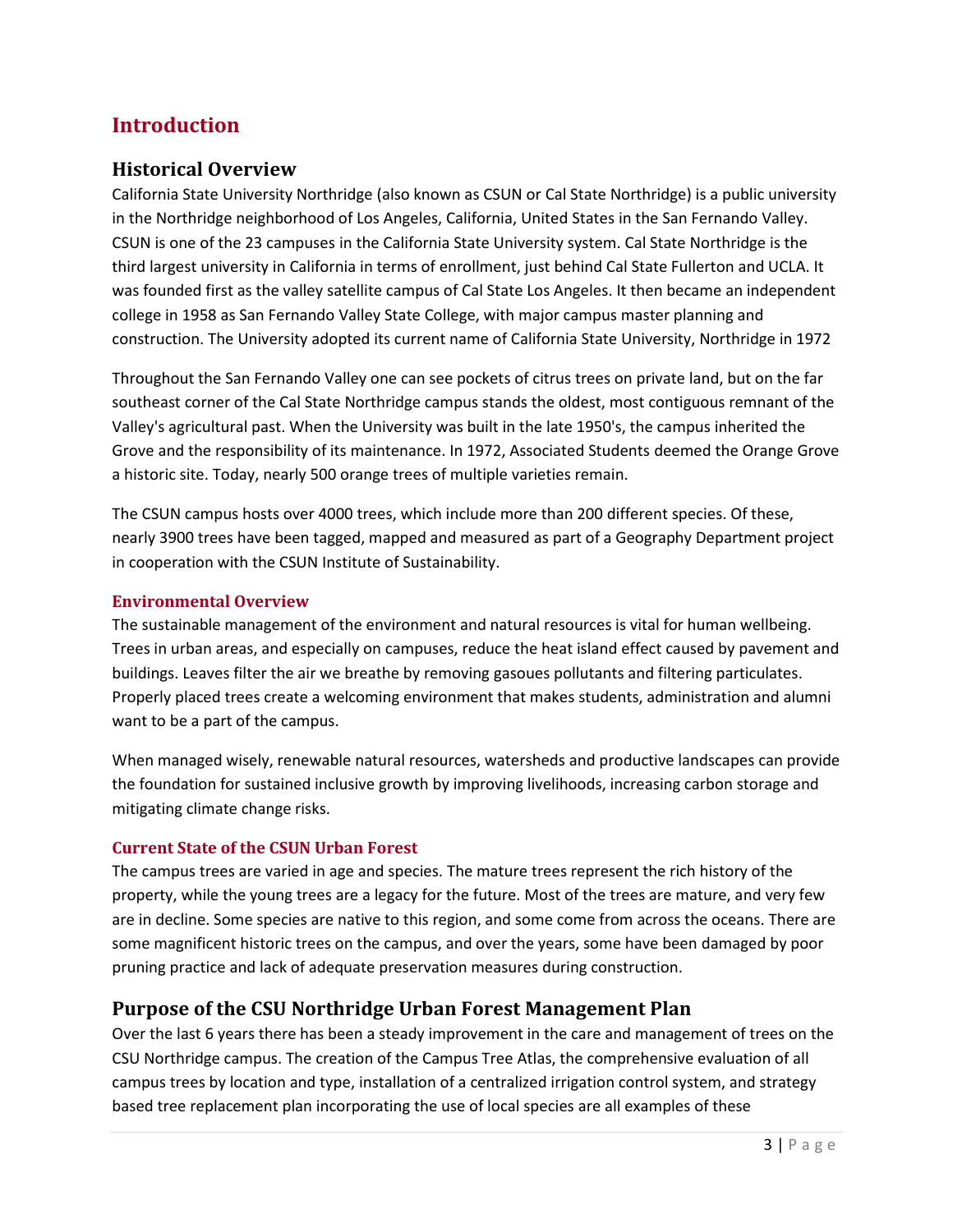improvements at CSUN. As a continuation of these practices this plan has been developed to ensure the sustainable development of the Universities urban forest.

The challenges that face the campus community concerning the management of the urban forest include maintenance budgeting, safety of life and property, and interdepartmental communication.

Maintenance costs for young, newly planted trees can be kept to a minimum throughout their lives by training and pruning these trees early in their lifecycles using ANSI Standards as a guideline. Elevated mature tree maintenance costs on campus exist due to maintenance practices that did not adhere to industry standards during the recovery period after the 1994 earthquake. This absence of oversight allowed some trees to be pruned in ways that resulted in wounds that could not heal correctly which created an avenue for disease, harmful insects and decay to easily enter the trees or that resulted in weak structural form which leaves the trees susceptible to breakage and failure.

The Northridge campus has a variety of trees that were planted from the early 40's to the present. The campus has a diverse inventory of more than 200 tree species. Knowledgeable management and skilled care is necessary for the life of the urban forest. The campus has ongoing construction projects which will continue over the next 10 years. These projects will likely impact the health of the existing urban forest and oversight will be needed to protect the campus trees during construction. Another concern is the planting and care of young trees as a part of new construction and various landscaping projects. Staff and outside contractors need to follow strict guidelines to ensure proper installation of new trees affording these trees strong establishment. A standard operating procedure is in place for Physical Plant Management (PPM) and is included in the contractual specifications for major and minor capital projects.

The safety of our students, faculty, staff and visitors and the protection of physical resources is always the number one concern of our campus community. Poor structure exhibited by any campus tree creates the need for a hazard assessment, corrective maintenance and/or the implementation of a management plan, which requires personnel and financial resources.

A management hierarchy is in place to properly administer and enforce tree care standards throughout the campus. Staff is continually trained in correct tree maintenance concepts and practices to ensure the proper care of campus trees. Contractors are held to specific standards (ANSI) when working on or near trees, which is included in all contracts.

The main campus has approximately 4,000 newly planted and mature trees that need some form of regular maintenance ranging from once a year to once every seven years. Until an annual maintenance agreement is in place with an outside contractor, the University currently budgets approximately \$100,000 annually, if needed, for tree care and maintenance. This plan is designed to further an understanding of the needs of the campus to properly care for its trees in a way that promotes health and vigor of the trees while providing a safe environment. It calls for adequate budgeting of time and materials necessary to maintain this incredible asset. An Urban Forest Management Plan is necessary in order to define and enforce standards of care for the campus urban forest.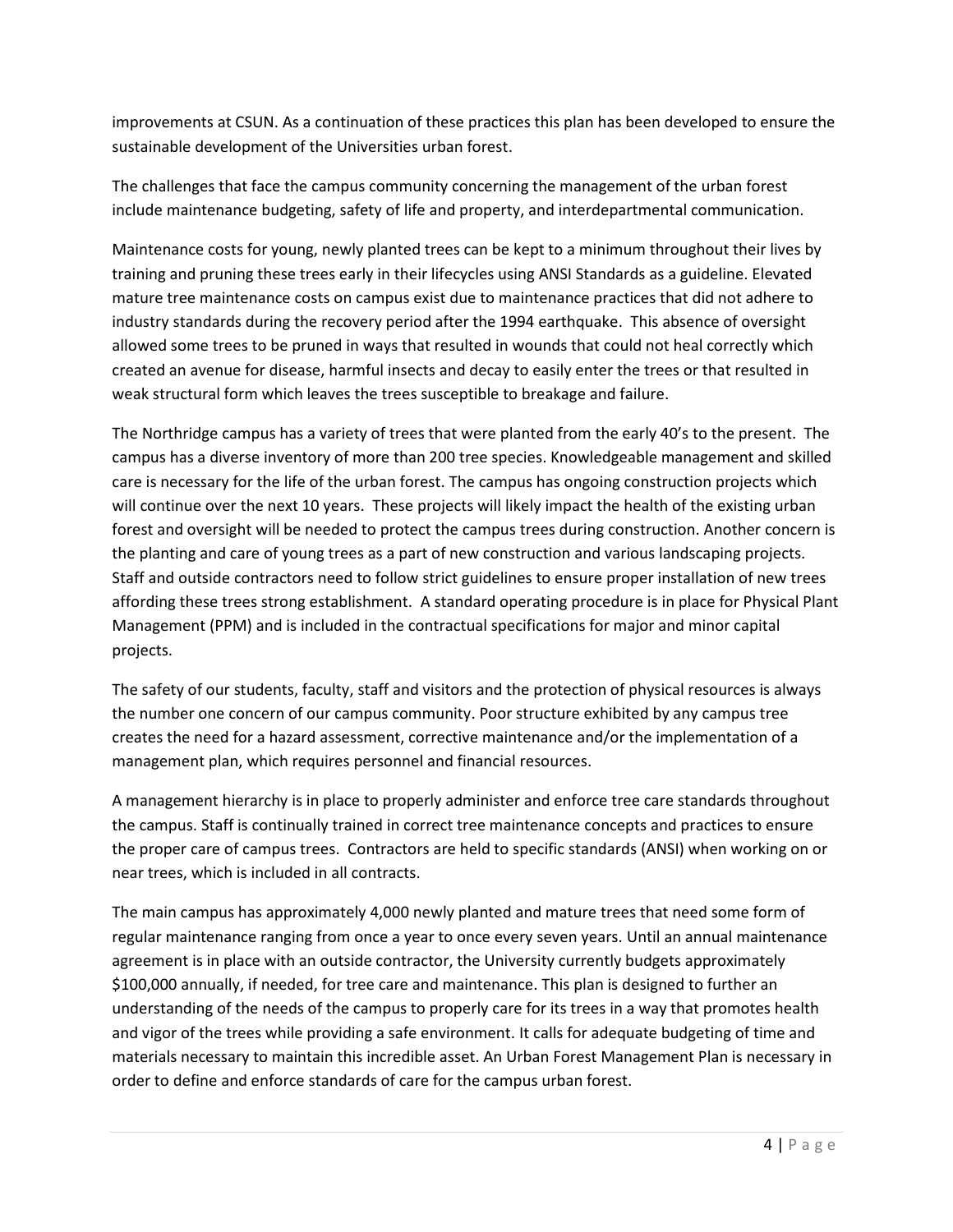The CSUN Forest Management Plan provides a framework for sustainable management procedures and continuing enhancement of the urban forest resource. The plan describes specific policies to guide campus tree planting, maintenance, management and removal activities. The plan outlines the active participation of the campus community in the management of the urban forest at CSUN. The implemented Urban Forest Management Program will enhance the quality of life of the CSUN Campus community, while promoting safety, supporting aesthetics and providing a living laboratory for education and research.

This plan will show the benefits of a well-managed urban forest, including improved use of existing funds and personnel. There are maintenance and care guidelines for existing trees as well as standards for selecting, planting and caring for new trees and will address issues of protecting trees during construction. The CSUN Urban Forest Management Plan will allow the campus to apply for and compete for outside grant funding in the future.

# <span id="page-5-0"></span>**Benefits of the CSU Northridge Urban Forest**

The trees with the urban forest at Cal State Northridge provide incalculable value to the campus atmosphere by adding aesthetic beauty as well as other intangible benefits such as carbon sequestration that can be quantified.

Benefits derived from the Urban Forest other than the aesthetic value include reduction in heating and cooling needs, storm water retention and erosion control, and air pollution removal.

#### <span id="page-5-1"></span>**Heating and Cooling**

Trees that surround buildings approximately reduce cooling costs by 30% and heating costs by 10%-25% annually.

# <span id="page-5-2"></span>**Stormwater Retention and Erosion Control**

"Trees and forests improve stream quality and watershed health primarily by decreasing the amount of stormwater runoff and pollutants that reaches our local waters. Trees and forests reduce stormwater runoff by capturing and storing rainfall in the canopy and releasing water into the atmosphere through evapotranspiration. In addition, tree roots and leaf litter create soil conditions that promote the infiltration of rainwater into the soil. This helps to replenish our groundwater supply and maintain stream flow during dry periods.

"The presence of trees also helps to slow down and temporarily store runoff, which further promotes infiltration, and decreases flooding and erosion downstream. Trees and forests reduce pollutants by taking up nutrients and other pollutants from soils and water through their roots, and by transforming pollutants into less harmful substances." – The Environmental Protection Agency

#### <span id="page-5-3"></span>**Air Quality**

According to American Forests Organization, the average healthy, mature tree produces roughly 260 pounds of oxygen annually. Approximately 14.65 acres of tree canopy will remove 488.72 pounds of Ozone, 150.9 pounds of Sulfur Dioxide, 277.91 pounds of Nitrogen Dioxide, 422.36 pounds of particulate matter of size less than 3 microns, and 55.23 pounds of Carbon Monoxide. Young trees absorb CO2 at a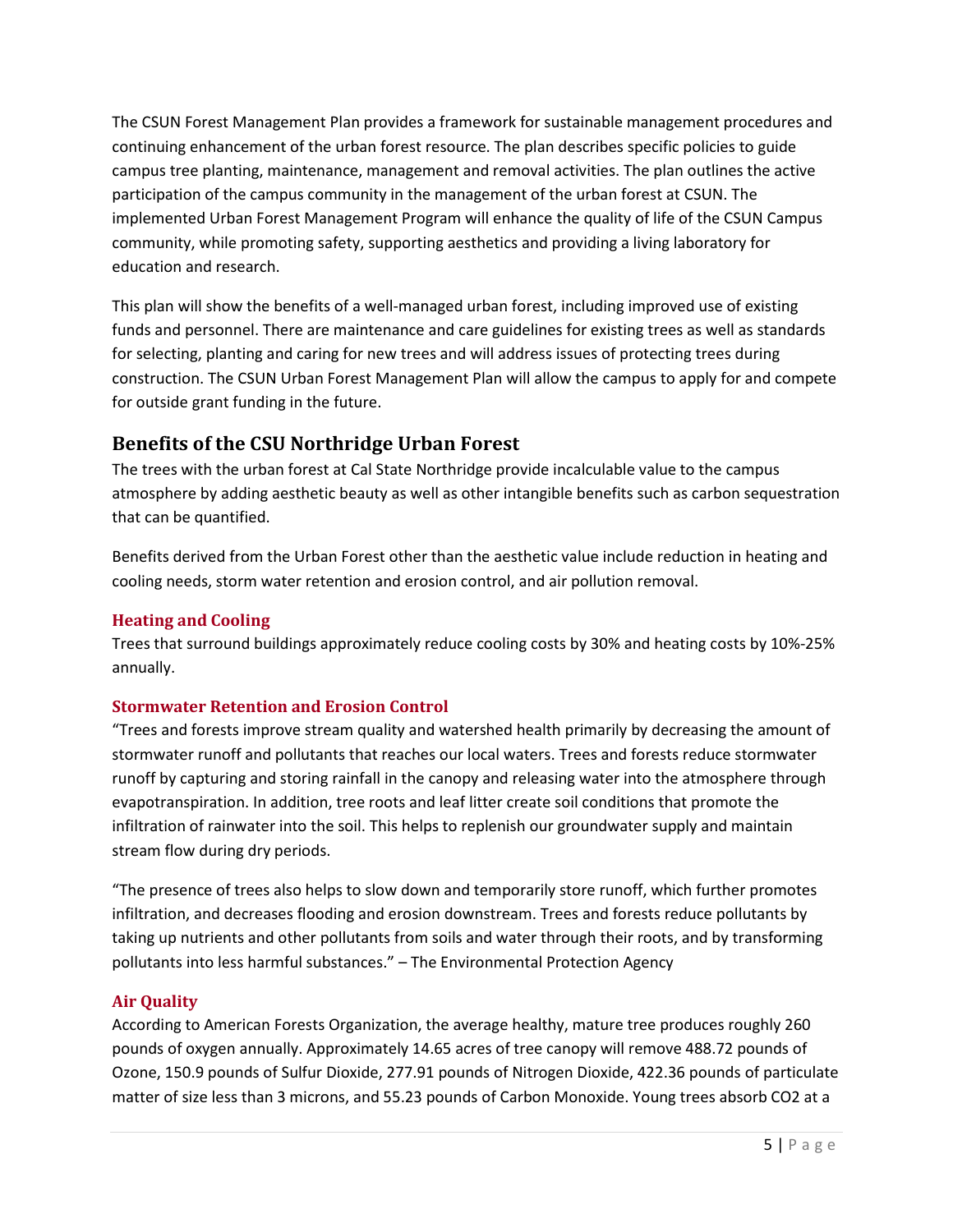rate of 13 pounds per tree each year. Trees reach their most productive stage of carbon storage at about 10 years at which point they are estimated to absorb 48 pounds of CO2 per year. At that rate, they release enough oxygen back into the atmosphere to support two human beings.

At CSUN, using the Tree Atlas, it has been identified that in the campus' current state of total carbon dioxide sequestration for all the 4,000 plus trees on campus is computed to be approximately 154 tonnes/year (with an estimated 50% uncertainty), an average of 40kg/tree. This information was calculated using CUFR Tree Carbon Calculator (CTCC) software.

# <span id="page-6-0"></span>**Safeguard of Life and Property at CSU Northridge**

The implementation of this Urban Forest Management Plan is expected to resolve and keep in abeyance the varied forest management issues that the CSUN urban forest faces. As a consequence to historic forest management issues, incidence of tree failure can occur and this is a serious safety concern to the campus community. Proper management of the urban forest at CSUN can reduce the incidence of potential failure, damage to property, minimize the potential for pedestrian safety issues, and prevent the loss of the benefits that the urban forest provides to the University.

Several memorial trees on campus are dedicated to an individual or group creating a substantial bond to those particular trees. Their value is incalculable to the campus community and its legacy.

# <span id="page-6-1"></span>**CSU Northridge Urban Forest Program Administration**

#### <span id="page-6-2"></span>**Enhancement of CSUN Campus Urban Forest**

The entire campus of California State University Northridge encompasses over 300 acres. CSUN maintains over 250 acres and of that over 90 acres are landscaped. It is a goal of the University to reach a canopy cover of 40% in the landscaped locations on campus.

The University's urban forest consists of many different species of trees. A significant portion of these tree species are not native to this region or classified as drought tolerant. All of our trees have been mapped through a collaborative effort with our Geography department as well as the Grounds Department. This map, The Campus Tree Atlas, has been published on the Institute for Sustainability's website for anyone interested to view it. Please see the following link to view the Universities Tree Atlas: http://www.csun.edu/sustainability//kmz/Tree\_Inventory\_2010\_web\_byspecies.kmz

In addition to the new trees associated with projects, the campus will determine a number of replantings to be done on a yearly basis, contingent on availability of funds. This commitment to planting of new trees will, in time, increase the campus canopy and help offset the loss of trees to age and health issues.

#### <span id="page-6-3"></span>**Climate Appropriate Plantings**

Native vegetation evolved to live with the local climate, soil types, and fauna. This long process brings us several advantages:

 Water Conservation: Once established, many native plants need minimal irrigation beyond normal rainfall.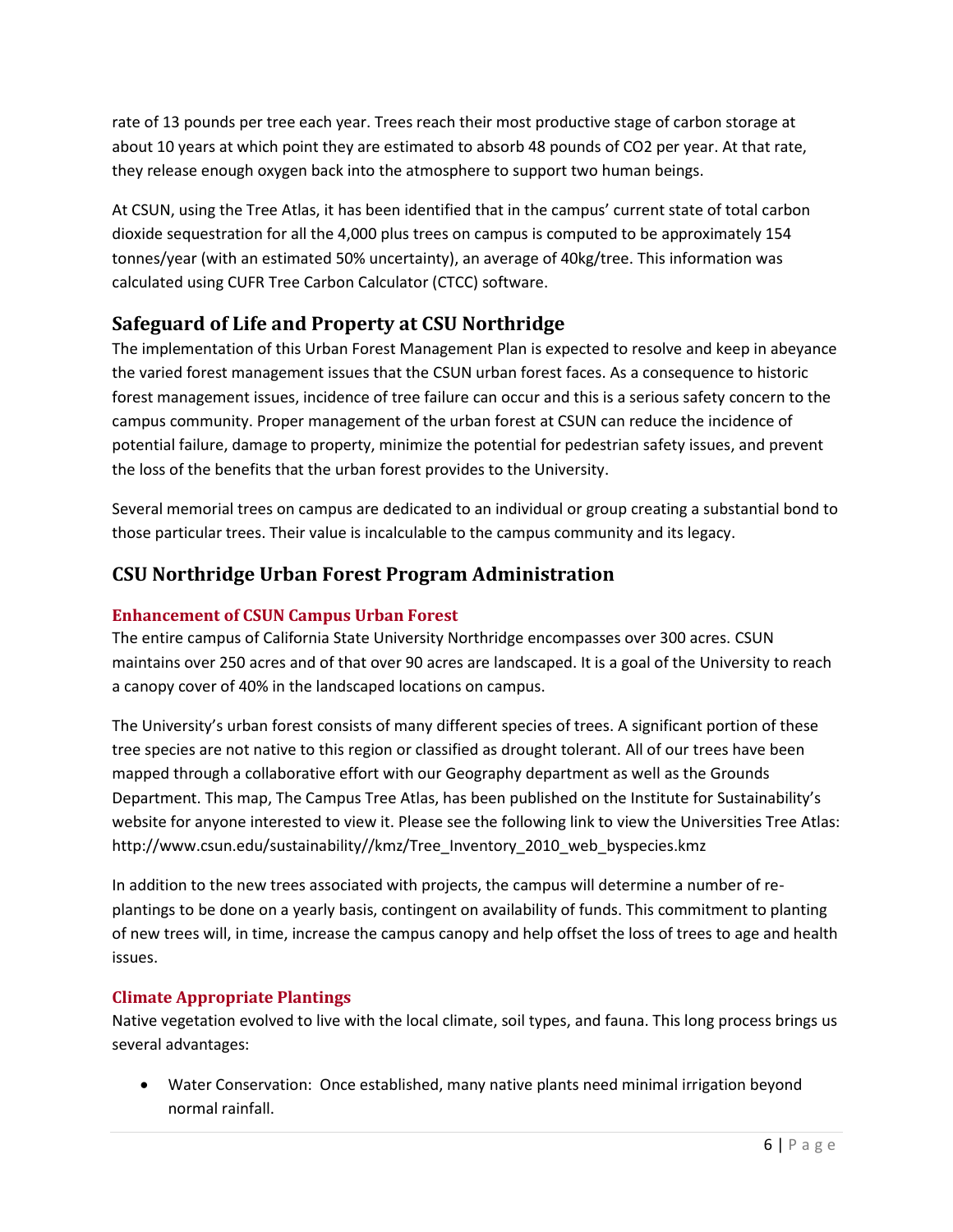- Reduced Maintenance: Low maintenance landscaping methods are a natural fit with native plants that are already adapted to the local environment. These plants use less water, little to no fertilizer, little to no pesticides, and less pruning.
- Reduced Pesticide Use: Native plants have developed their own defenses against many native pests and diseases. Since most pesticides kill indiscriminately, beneficial insects become secondary targets in the fight against pests. Reducing or eliminating pesticide use keeps garden toxins out of our creeks and watersheds.
- Establish Wildlife Habitat: Research shows that native plants, birds, butterflies and insects prefer native plants over non-natives.

Selection of trees to be installed as part of new landscaping projects will consider their appropriateness to our climate. Native trees will be given preference with certain accent and specimen trees used according to their adaptability to our environmental concerns.

# <span id="page-7-0"></span>**Campus Tree Advisory Committee**

The University has established a Campus Tree Advisory Committee as a part of the Urban Forest Management Plan. This Committee will play a key role in ensuring the successful management and continuity of this Urban Forest Management Plan.

#### <span id="page-7-1"></span>**The Founding Tree Advisory Members**

Student

• Claudia Hasenhuttl, CSUN

Faculty

- Mario Giraldo, Geography Faculty, CSUN Facilities Management
	- Jim Logsdon, Grounds and Event Manager, CSUN
	- Austin Eriksson, Sustainability Program Manager, CSUN
- **Community** 
	- Craig Crotty, Arborist Consulting

#### <span id="page-7-2"></span>**The Roles of the Campus Tree Committee Members**

The committee members will accept to serve for a period of one calendar year with a renewal option. Members shall appoint officials who will conduct the day to day business of the committee. Committee members are expected to actively participate and contribute in policy/guideline issues as well as research/information gathering that would aid in the campus tree care plan.

# <span id="page-7-3"></span>**Urban Forest Management**

#### <span id="page-7-4"></span>**Urban Forest Management Responsibility**

The management of the CSU Northridge urban forest includes the maintenance and care (pruning) of existing trees, coordination of and approval for tree removal, protection of trees during construction and selection and proper planting and care of new trees.

At CSU Northridge, groundskeepers are expected to perform minor trimming and the major trimming is done by contract with a commercial tree care service. All work concerning trees, as outlined in this plan,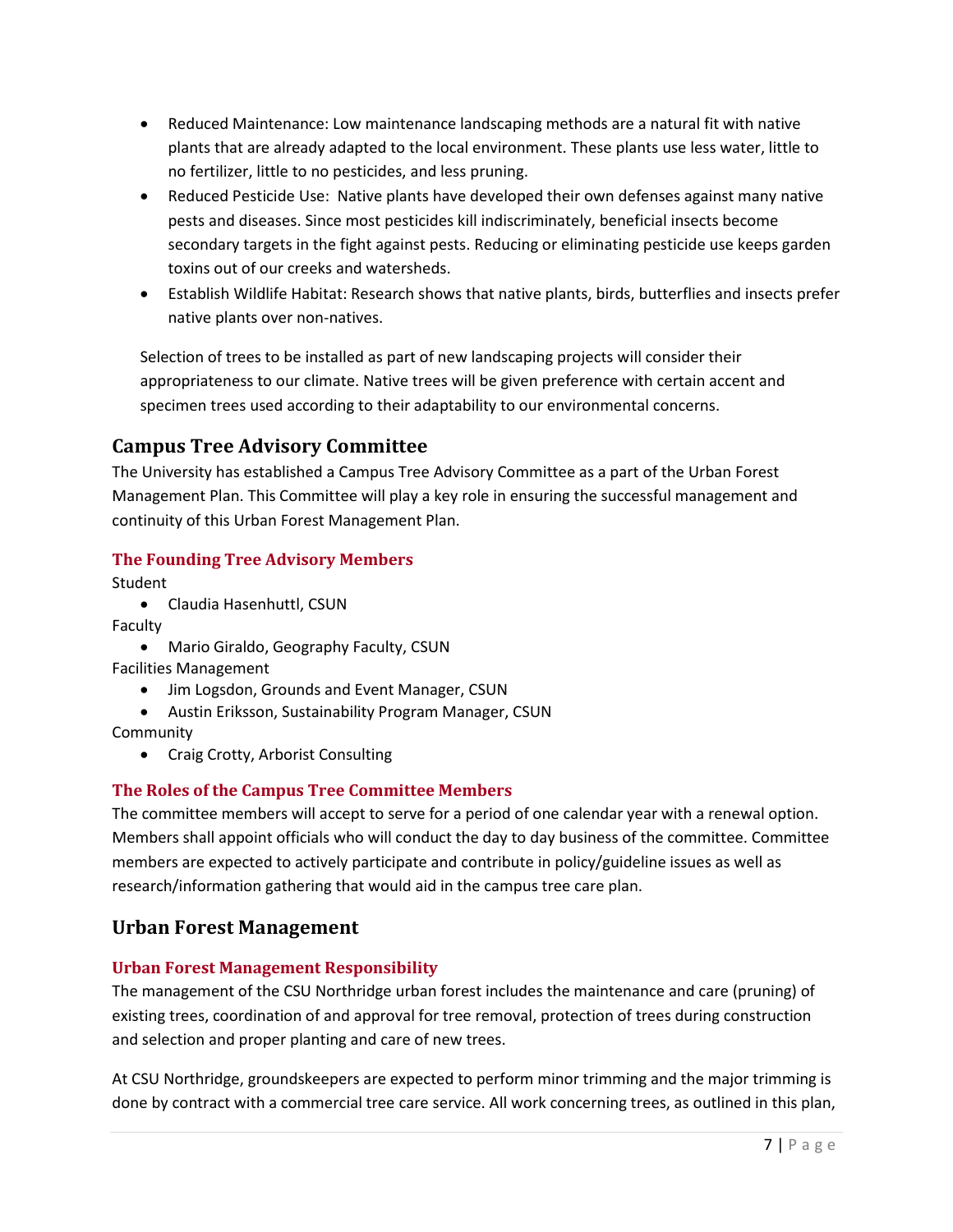will first be reviewed by the Manager of Grounds and Events as the primary point of contact. In all cases of catastrophic events concerning trees, the Manager of Grounds and Events will be the first responder.

#### <span id="page-8-0"></span>**Urban Forest Management Policies**

The following policies and operation plans provide direction for the maintenance and enhancement of the Campus Urban Forest at CSU Northridge. The industry standards put forth in the ANSI A300 standards and the Best Management Practices (BMP) guides are referenced. The ANSI standards and BMP guides represent the industry criteria for performing tree care operations.

#### *Tree Inventory (ANSI A300)*

A proper and thorough tree inventory will be completed. Tree inventory will describe the pertinent individual tree, its location, health and any safety issues. With tree inventory information, program resources can be allocated appropriately among the various tree management functions, work can be scheduled for maximum efficiency, and financial decision-makers can evaluate various work plan proposals by comparing expected results with projected budgets.

- Location
	- The physical location in relation to public right of way, important facilities, and/or public space will be recorded. The GPS coordinates of each tree will be recorded.
- Species
	- Trees will be identified by genus and species, and by common name.
- Diameter
	- Tree trunk diameter will be recorded. This shall be to the nearest 1 inch.
- Stems
	- The number of stems a tree has will be recorded.
- Health Observations
	- General observations referring to health and structure will be made.
- Clearance Requirement
	- Trees which are causing or may cause visibility or clearance difficulties for pedestrians or vehicles will be identified as well as those trees blocking clear visibility of signs, lighting or traffic signals.
- Hardscape Damage
	- Damage to sidewalks and curbs by tree roots are noted. Notes on potential fixes for the problem are encouraged.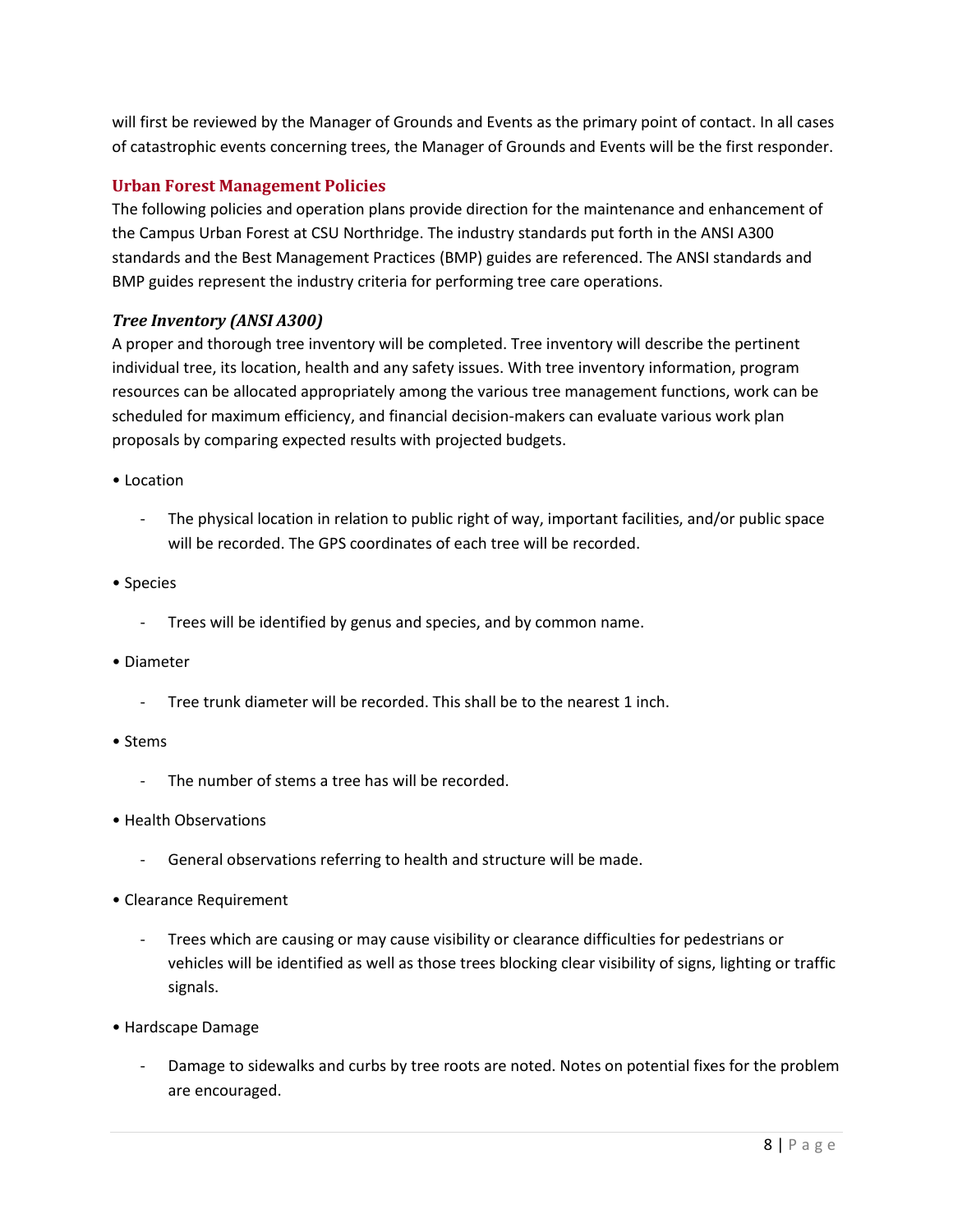- Overhead Utilities
	- The inventory indicates whether overhead conductors or other utilities are present at the tree site that could result in conflicts with the tree.
- Grow space
	- The area the tree is growing in is categorized as:
		- o **T** Tree Lawn
		- o **W** Well/Pit
		- o **M** Median
		- o **P** Parking Lot
		- o **R** Raised Planter
		- o **O** Open/Unrestricted
		- o **I** Island
		- o **U** Unmaintained Area
- Space Size
	- The narrowest dimension of the grow space, in feet (i.e. 3'x3' cutout, 4' street planting strip, open parkland, etcetera) will be noted.
- Condition
	- In general, the condition of each tree will be recorded in one of the following categories adapted from the rating system established by the International Society of Arboriculture:
		- o Excellent 100%
		- o Very Good 90%
		- o Good 80%
		- o Fair 60%
		- o Poor 40%
		- o Critical 20%
		- o Dead 0%
- Required maintenance
	- A summary of scheduled maintenance works and time frames will be included.
- Maintenance history
	- Provision shall be made for recording maintenance history of each tree.

#### **4.2.2. Tree Pruning and Tree Removal. (ANSI A300)**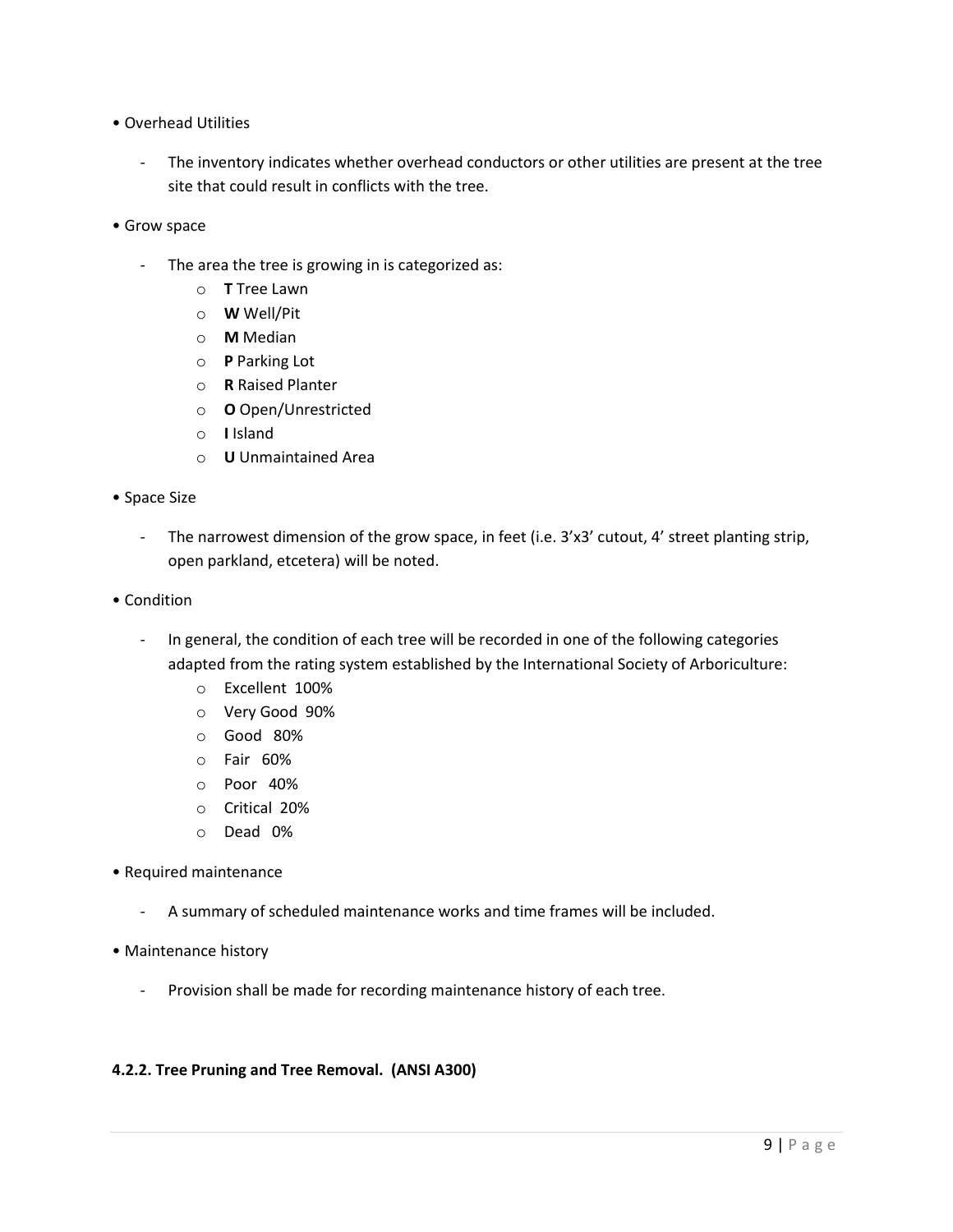- All tree pruning and removal work, in total conformity with ANSI A300 Pruning Standard, will be reviewed and approved by the Campus Urban Forestry Resource Manager. The following service priority gradations will be observed in determining trees to be pruned or removed:

#### **4.2.2.1. Guidelines for Pruning and Removal**

- **Priority 1 Prune (Trees ≥6" DBH, ≥12' Height).** Trees that require Priority 1 Pruning are recommended for trimming to remove hazardous deadwood, hangers, or broken branches. These trees have broken or hanging limbs, hazardous deadwood, and dead, dying, or diseased limbs or leaders greater than four inches in diameter.
- Priority 2 Prune (Trees ≥6" DBH, ≥12' Height). These trees have dead, dying, diseased, or weakened branches between two and four inches in diameter and are potential safety hazards.
- **Large Tree Routine Prune (Trees ≥20" DBH, ≥50' Height).** These trees require routine horticultural pruning to correct structural problems or growth patterns, which would eventually obstruct traffic or interfere with utility wires or buildings. Trees in this category are large enough to require bucket truck access or manual climbing.
- **Small Tree Routine Prune (Trees 2"-6" DBH, ≤12' Height).** These trees require routine horticultural pruning to correct structural problems or growth patterns, which would eventually obstruct traffic or interfere with utility wires or buildings. These trees are small growing, mature trees that can be evaluated and pruned from the ground.
- **Training Prune (Trees 1"-2" DBH, ≤8' Height).** Young, large-growing trees that are still small must be pruned to correct or eliminate weak, interfering, or objectionable branches in order to minimize future maintenance requirements. These trees, up to 20 feet in height, can be worked with a pole saw by a person standing on the ground.
- Priority 1 Removal. Trees designated for removal have defects that cannot be cost-effectively or practically treated. The majority of the trees in this category has a large percentage of dead crowns and poses an elevated level of risk for failure. Any hazards that could be seen as potential dangers to persons or property and seen as potential liabilities would be in this category. Large dead and dying trees that are high liability risks are included in this category. These trees are the first ones that should be removed, and they should be removed as soon as possible.
- Priority 2 Removal. Trees that should be removed but do not pose a liability as great as the first priority will be identified here. This category would need attention as soon as "Priority One" trees are removed.
- Priority 3 Removal. Trees that should be removed, but that pose minimal liability to persons or property, will be identified in this category.

#### *Tree Removal Adjacent to Protected Trees. (ANSI A300)*

When trees are removed and adjacent trees must be protected, then the following tree removal practices apply:

a. **Tree Removal** - Removal of trees that extend into the branches or roots of protected trees shall not be attempted by grading or other heavy equipment. A certified arborist or tree worker shall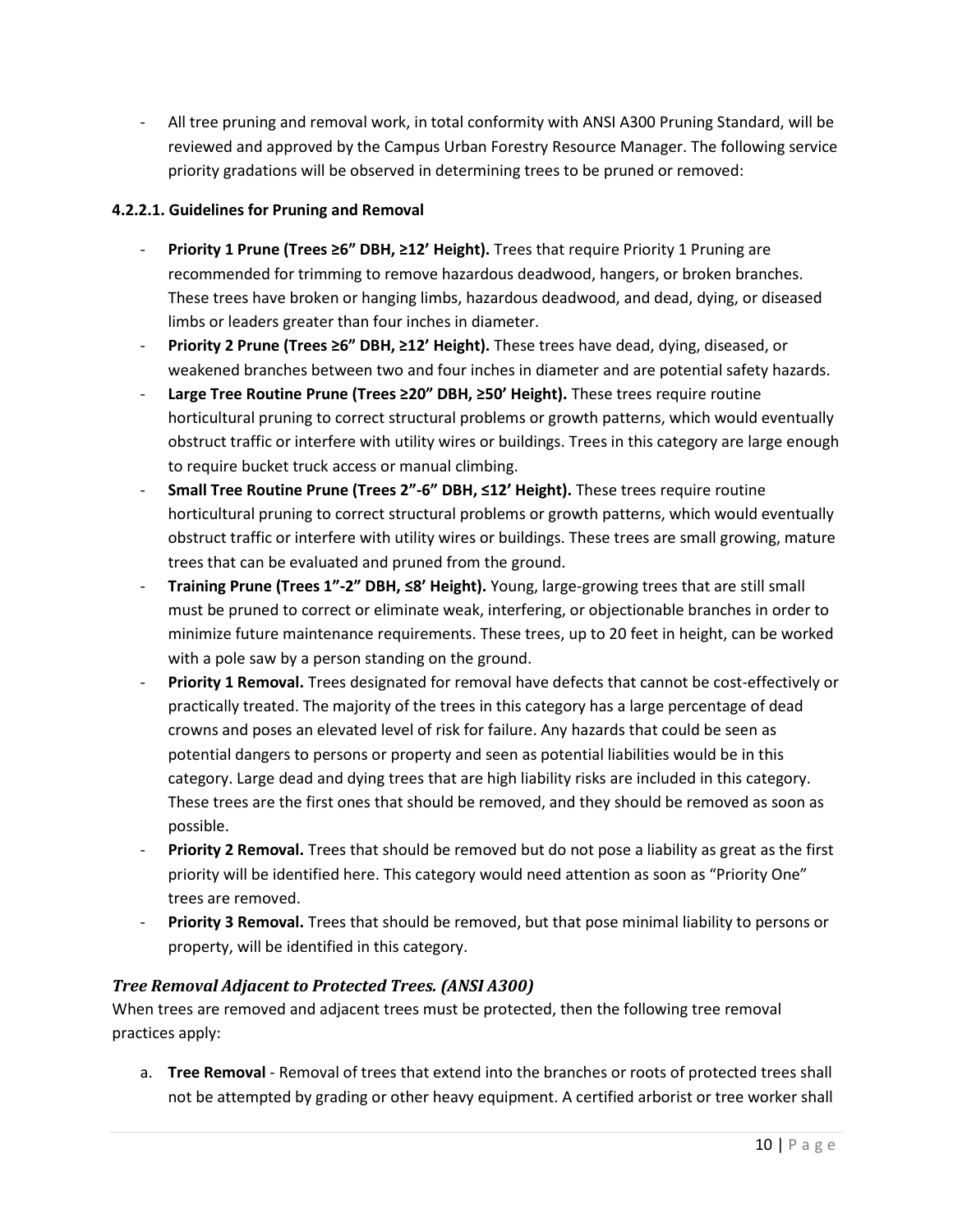remove the tree carefully in a manner that causes no damage above or below ground to trees that remain.

#### *Stump Removal. (ANSI A300)*

The following standards will be followed when removing or grinding stumps:

Before commencing stump removal, all underground utilities within the vicinity of the tree stump, allowing one foot for every inch of stump diameter, must be identified and clearly marked out. Proper precautions must be taken to prevent damage to utilities within tree stump removal areas.

Before performing stump extraction, the tree worker or project contractor shall first consider if roots may be entangled with trees that are to remain. If so, these stumps shall have their roots severed before extracting the stump.

When a tree root is to be ground, as opposed to being pulled out (depending on accessibility, topography, proximity to a building/pathway or other considerations), removal shall include the grinding of stump and roots to a minimum depth of 24 inches.

#### *Tree Work Requests*

Regular tree work requests are for all tree maintenance works that do not fall under the Tree Emergencies category. These types of requests include pruning of trees not posing an immediate hazard to human life or property or for large-scale projects (for example, trees blocking light fixtures, signs, or impeding walkway/road clearance), and require a request submitted to the Urban Forest Resource Manager. Requests will be reviewed and prioritized by the Urban Forest Resource Manager. Trees that pose immediate danger to life and property have priority over all other requests.

#### <span id="page-11-0"></span>**Protection of Trees during Construction. (ANSI A300)**

The goal of the CSU Northridge Urban Forestry Plan is urban forest sustainability and improvement of the canopy cover. Stewardship and management involves both naturally occurring and cultivated trees. The objective of this section is to describe procedures to protect these trees during construction projects. Concerns about tree health and structure and preservation during construction are integral to a sustainable urban forest.

"Tree protection should not begin subsequent to construction. If preservation measures are delayed or ignored until construction begins, the trees may be destined to fail. Because in most cases construction effects to trees cannot be completely eliminated, the goal for our facilities planners and designers is to keep injury to trees to a minimum and allow building projects to proceed at the same time. Successful tree preservation occurs when designers, construction personnel, and project managers are committed to tree preservation. All trees cannot and should not be preserved. Trees that are structurally unstable, in poor health, or unable to survive the effects of construction become a liability to the project and should be removed. A realistic tree preservation program acknowledges that conflicts between trees and infrastructure development may sometimes result in the removal of some trees and also recognizes the detrimental effect to the project and community when trees die after construction is completed. Successful tree preservation occurs when construction impacts to trees are minimized or avoided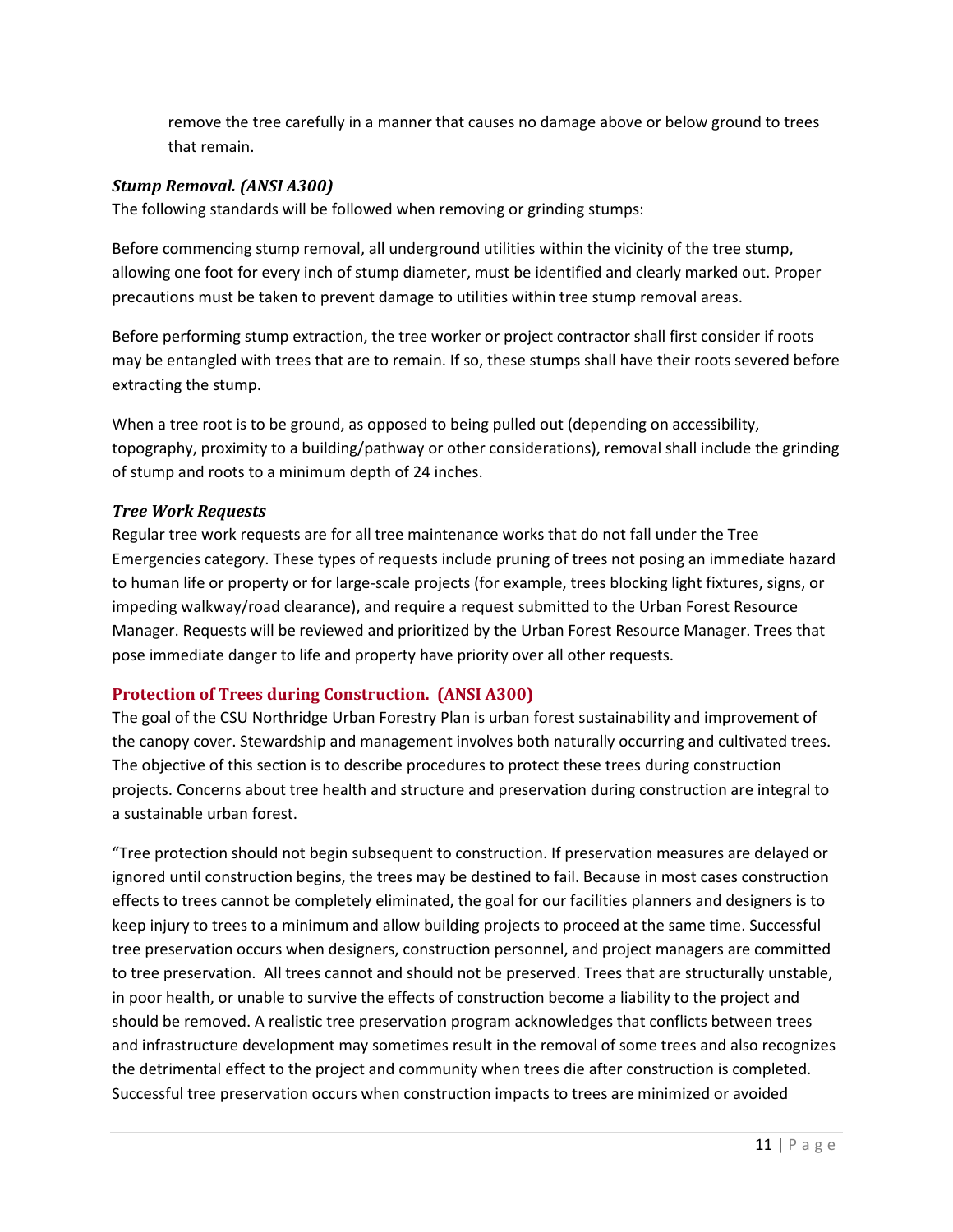altogether. The challenge is to determine when impacts will be too severe for the tree to survive, not only in the short term, but also in the long term. There are no quantitative methods to calculate this critical level. Determining the optimum tree protection zone provides a guideline, although trees sometimes survive and flourish with smaller protection areas." --(From UCSD Urban Forest Management Plan, 2011 Samuel O. Oludunfe, BSF)

#### *Planning and Designing for Construction Projects (ANSI A300)*

All design teams shall be given a set of guidelines defining the University's Tree Pruning and Tree Removal Policy and Protection of Trees during Construction Guidelines (Sections 4.2.2. and 4.2.3. of the Urban Forest Management Plan), to ensure that trees are accounted for from project initiation forward.

- 1. **Survey before Planning: The** survey must accurately plot the trunk locations within the project site. Include construction staging areas and delivery routes.
- 2. **Plan and Design with Knowledge of Trees:** The health and structural confirmation of the surveyed trees must be evaluated in order to anticipate how well they will respond to development. The evaluation must describe the character of trees and their suitability for preservation at a level of detail appropriate for the project and phase of planning. An arboricultural or forestry consultant must be obtained for this evaluation.
- 3. **Plan with a Vision:** Disturbance of any tree by construction activities may negatively affect its physiological processes, and cause depletion of energy reserves and decline in vigor, often resulting in tree death. Typically this does not manifest until many years after the tree is disturbed. Preservation of mature trees during construction has limitless benefits to the success of a project.
- 4. **Plan for all Aspects and Entire Duration of Project:** Construction projects often require participation of various construction trades and subcontractors. It is important to plan for tree protection with an understanding of construction dynamics. Trees must be protected in the staging area, construction employee parking area, adjacent properties, as well as on the actual construction site.

#### *Managing In-House Construction Projects (ANSI A300)*

The in-house Construction team should be given a set of guidelines that define the Facilities Management Department's Tree Preservation and Tree Protection procedures (Sections 4.2.2. and 4.2.3. of this Forest Management Plan), and to assure that trees are accounted for from project initiation forward.

- 1. **Survey before Planning:** For all in-house projects, contact the Campus Urban Forest Resource Manager for an accurate survey of trees on the job site.
- 2. **Plan and Design with Knowledge of Trees:** In order to better understand the condition of the affected trees, the Campus Urban Forest Resource Manager will make available the results of the tree evaluation. This evaluation will provide the in-house Construction team with knowledge of the resources and the anticipated construction tolerance of the affected trees.
- 3. **Plan with a Vision:** Obtain information about trees and minimize negative impacts on the urban forest. Conduct all projects with tree preservation in mind.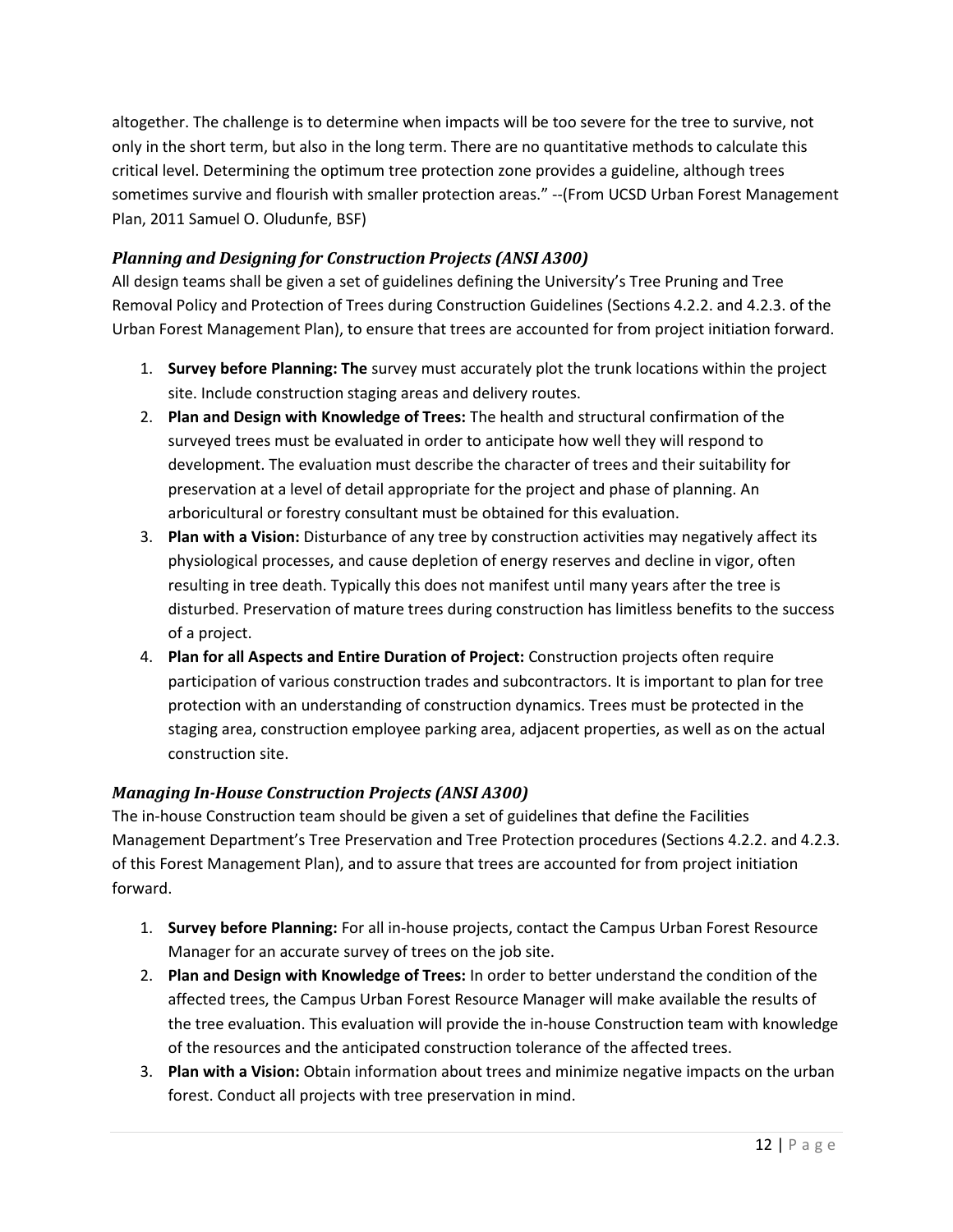4. **Plan for all Aspects and for the Entire Duration of the Project:** Trees must be protected in the staging area, construction employee parking area, and during demolition and grading. Arrange with the Campus Urban Forest Resource Manager for trees to be watered and for the soil to be protected from compaction.

#### *Pre-Construction Requirements (ANSI A300)*

- A. **Tree Protection and Preservation Plan.** Prior to the commencement of a development project, the Campus Urban Forest Resource Manager must be assured that if any activity of the project is within the dripline of Protected Trees (all trees 6" dbh and above), a site specific tree protection plan is prepared. The following six steps shall be incorporated as part of the Tree Protection and Preservation Plan:
	- a. **Site Plan:** For all projects, site plans must indicate accurately plotted trunk locations and the dripline areas of all trees or group of trees to be preserved within the development area. Additionally, for all Protected Trees the plans shall accurately show the trunk diameter, the dripline and clearly identified tree protection zones. The type of protective fencing shall be specified and indicated with a bold dashed line.
	- b. **Protective tree fencing for all categories of Protected Trees:** Fenced enclosures shall be erected around trees to be protected. This will achieve 3 primary goals:
		- i. To keep crowns and branching structure clear from contact by equipment, materials, and activities;
		- ii. To preserve roots and soil condition in an intact and non-compacted state; and
		- iii. To identify the Tree Protection Zone in which no soil disturbance is permitted and activities are restricted, unless otherwise approved by Campus Urban Forest Resource Manager.

All trees to be preserved shall be protected with physical barriers approved by the University's Urban Forester. Tree barriers shall be erected before demolition, grading, or construction begins and remain until final inspection of the project. There shall be a "Warning" sign prominently displayed on each protective fence. The sign shall be a minimum of 8.5 inches x 11 inches and clearly state the following:

#### **TREE PROTECTION ZONE This Barrier Shall Not Be Removed. Warning: Critical Root Zone, No Encroachment.**

All work within the Tree Protection Zone requires approval of Campus Urban Forest Resource Manager. No storage of material, topsoil, vehicles, or equipment shall be permitted within the fenced area throughout the entire duration of the construction project.

a) Type I Tree Protection Barrier is for trees to be preserved throughout the duration of the project. The fences shall enclose the entire area under the canopy dripline or Tree Protection Zone, if specified by Campus Urban Forest Resource Manager. If fencing must be located on paving or concrete that will not be demolished, an appropriate grade level concrete base may support the posts.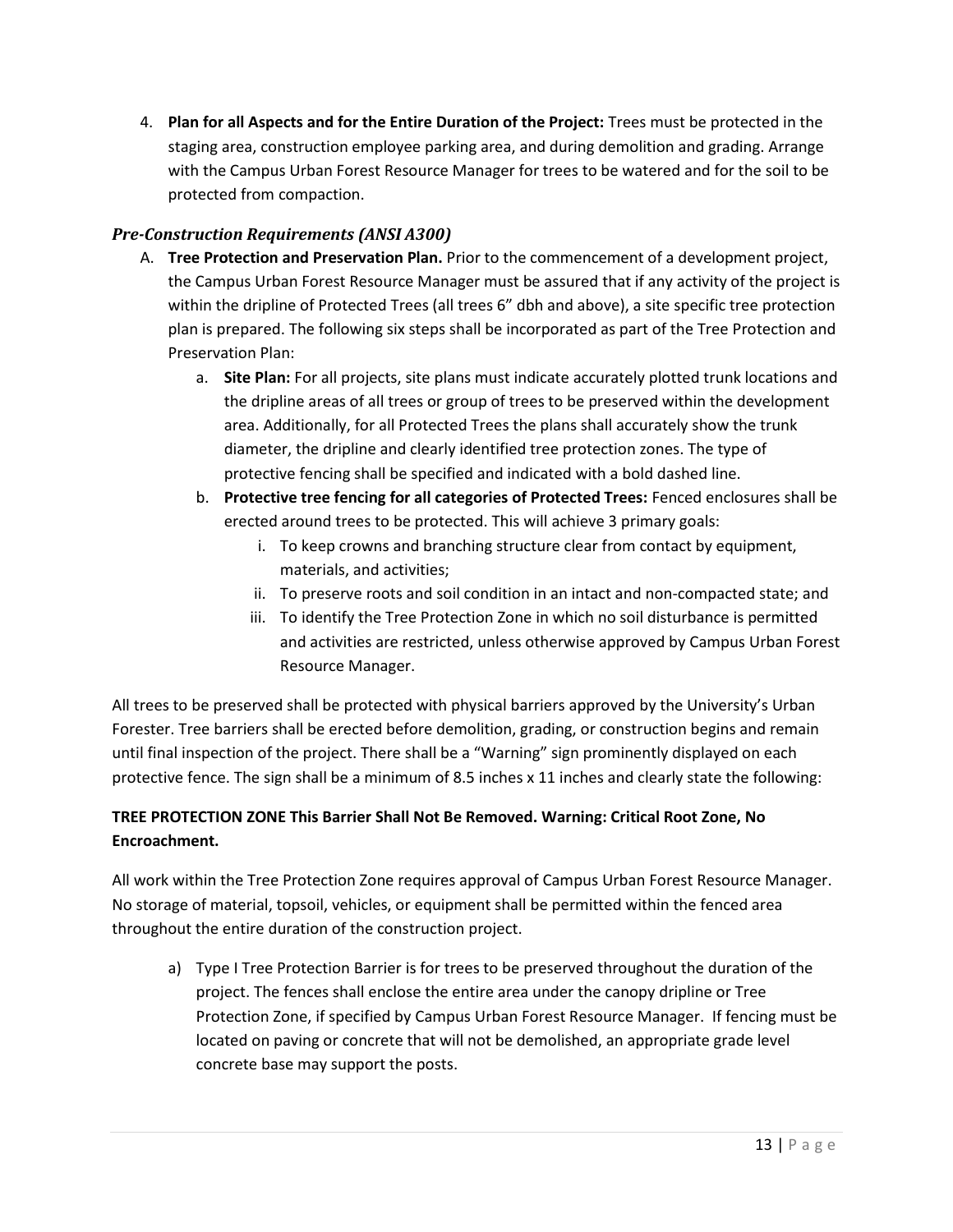- b) Type II Tree Protection Fence is for trees situated in small planting areas, where only the planting area is enclosed with the required chain link protective fencing. The walkways and traffic areas are left open to the public.
- c) Type III Tree Protection Fence is for trees in small tree wells, building site planters or sidewalk planters. Trees shall be wrapped with 2 inches of orange plastic fencing from the ground to the first branch and overlaid with 2-inch thick wooden slats that are bound securely (slats shall not be allowed to dig into the bark). During installation of the plastic fencing, caution shall be used to avoid damaging branches. Major scaffold limbs may also require plastic fencing as directed by the Campus Urban Forester.

#### B. **Verification of Tree Protection.**

The project contractor or construction supervisor shall verify in writing that all preconstruction tree preservation conditions have been met as follows:

- a. Tree fencing installed
- b. Erosion control secured
- c. Tree pruning completed
- d. Soil compaction preventive measures installed
- e. Tree maintenance schedule established.

#### **C. Pre-construction meetings.**

The Campus Urban Forest Resource Manager shall attend all pre-construction meetings to ensure that everyone fully understands previously reviewed procedures and tree protective measures concerning the project site, staging areas, hauling routes, watering, contacts, etc.

#### **D. The Tree Protection Zone.**

Each tree to be retained shall have a designated Tree Protection Zone, identifying the area sufficiently large enough to protect it and its roots from disturbance. The Tree Protection Zone shall be shown on all site plans: Demolition, Grading, Irrigation, Electrical, Landscape, etc. Improvements or activities such as paving, utility and irrigation trenching, including other ancillary activities, shall occur outside the Tree Protection Zone unless otherwise specified. The protection fence shall serve as the Tree Protection Zone.

- a. Activities prohibited within the Tree Protection Zone include:
	- i. Parking vehicles or equipment, storage of building materials, refuse, or excavated soils, or dumping poisonous material on or around trees and roots. Poisonous materials include but are not limited to paint, petroleum products, concrete, stucco mix, dirty water or any material that may be harmful to tree health
	- ii. The use of tree trunks as backstops, winch supports, anchorages, as temporary power poles, signposts or other similar functions
	- iii. Cutting of tree roots by utility trenching, foundation digging, placement of curbs and trenches, or other miscellaneous excavations without prior approval of the Campus Urban Forester
	- iv. Soil disturbance or grade change
	- v. Drainage or hydrological changes.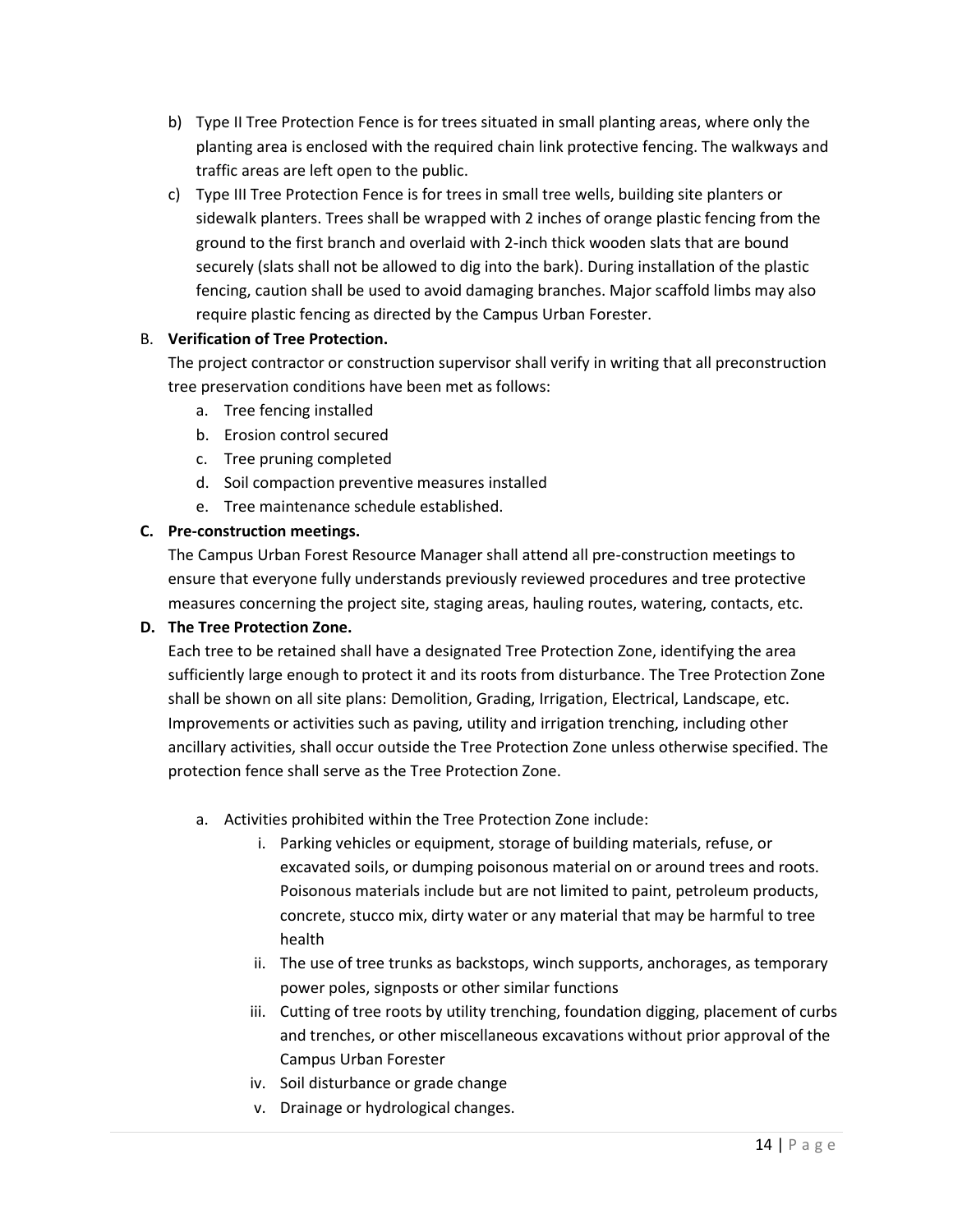- b. Activities permitted or required within the Tree Protective Zone include:
	- i. Mulch: During construction, wood chips may be spread within the Tree Protection Zone to a two- to four-inch depth, leaving the trunk clear of mulch. This will minimize inadvertent soil compaction and moisture loss. Mulch shall be ≤ 2-inch unpainted, untreated shredded wood or other approved material.
	- ii. Root Buffer: When areas under the tree canopy cannot be fenced, a temporary buffer is required and shall cover the root zone and remain in place at the specified thickness until the final grading stage. The protective buffer shall consist of shredded wood chips spread over the roots at a minimum of 6-inches in depth (keeping the trunk clear of chips), and layered by ¾-inch quarry gravel to stabilize the 3/4–inch plywood sheets laid on top. Steel plates can also be used.
	- iii. Irrigation, Aeration, fertilization, mycorrhizae treatments or other beneficial practices that have been specifically approved for use within the Tree Protection Zone.
- c. Erosion Control within the Tree Protective Zone:
	- i. If a tree is adjacent to or in the immediate proximity to a grade slope of 8% (23 degrees) or more, approved erosion control or silt barriers shall be installed outside the Tree Protection Zone to prevent siltation and/or erosion within the zone.

#### **E. Tree Pruning and Removal within Construction Projects**

Prior to construction, various trees may need to be pruned away from structures or proposed construction activity. Construction or contractor personnel shall not attempt pruning. Only personnel approved by the Campus Urban Forest Resource Manager can perform pruning operations.

- a. Removal of trees adjacent to trees that are to remain requires a great amount of finesse. Only personnel approved by the Campus Urban Forest Resource Manager shall engage in tree removal.
- b. Removal of trees that extend into branches or roots of protected trees shall not be attempted by the demolition or construction crew, or by grading or other heavy equipment. Before removing tree stumps, the project manager shall determine if roots are entangled with trees that are to remain. If so, these stumps shall have their roots severed before extracting them.

#### **4.2.3.4. Activities and Demolition near Trees during Construction. (ANSI A300)**

Soil disturbance or other damaging activities within the Tree Protection Zone is prohibited unless approved by the Campus Urban Forest Resource Manager and mitigation for specific injuries is implemented. No encroachment within 10 feet of a trunk will be permitted without the prior notification and approval of the University's representative.

#### **A. Soil Compaction**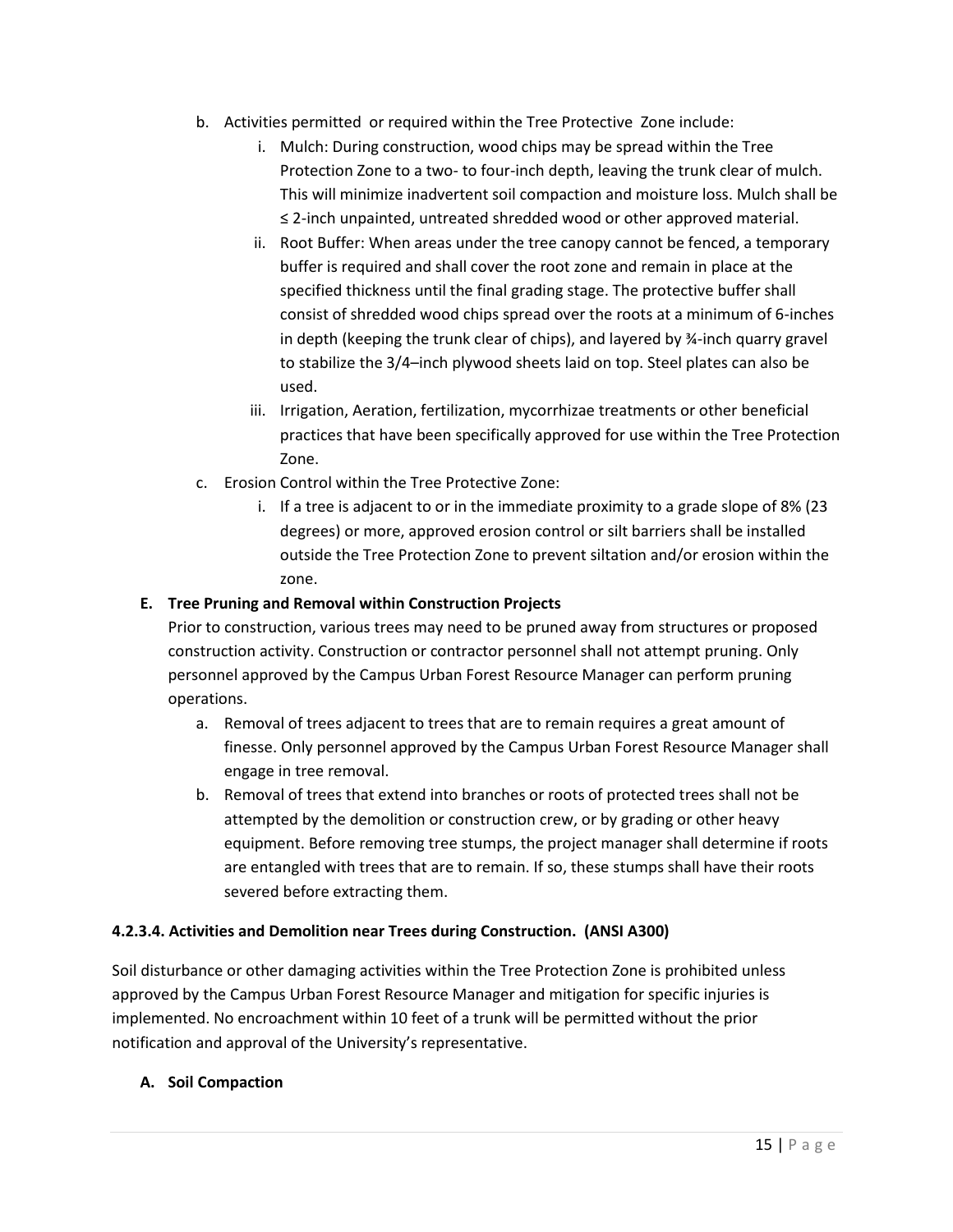Soil compaction is the largest single factor responsible for the decline of trees on construction sites. The degree of compaction depends on several factors: amount and type of pressure applied, presence and depth of surface organic litter, soil texture and structure, and soil moisture level.

The greatest increase in soil density occurs during the first few equipment passes over the soil, which underscores the importance of implementing protective measures before the project begins and equipment arrives at the site.

#### **B. Grading Limitations within the Tree Protection Zone**

Lowering the grade around trees can have an immediate and long-term effect on trees. Typically, most roots are within the top 3 feet of soil, and most of the fine roots active in water and nutrient absorption are in the top 12 inches.

- a. Grade changes within the Tree Protection Zone are not permitted.
- b. Grade changes outside the Tree Protection Zone shall not significantly alter drainage.
- c. Grade changes under specifically approved circumstances shall not allow more than 6 inches of fill soil or allow more than 4 inches of existing soil to be removed from natural grade, unless mitigated.
- d. Grade fills over 6 inches or impervious overlay shall incorporate an approved permanent aeration system, permeable material, or other approved mitigation.
- e. Grade cuts exceeding 4 inches shall incorporate retaining walls or an appropriate transition equivalent.

#### **C. Trenching, Excavation and Equipment Use**

Trenching, excavation or boring within the Tree Protection Zone shall be limited to activities approved by the Campus Urban Forest Resource Manager. Explore alternatives for trenching outside the root zone. Avoid exposing roots during hot, dry weather. Backfill trenches as soon as possible with soil and soak with water the same day. Small roots can die in 10 to 15 minutes and large roots may not survive an hour of exposure. If the trench must be left open all roots must be kept moist by wrapping them in wet burlap.

- a. Root Severance: No roots measuring 2 inches or greater in diameter shall be cut without the approval of the Campus Urban Forest Resource Manager. Tunneling under roots is the approved alternative. Prior to excavation for foundation/footing/walls, or grading or trenching within the Tree Protection Zone, roots shall be severed cleanly one-foot outside the Tree Protection Zone to the depth of the planned excavation. When roots must be cut, they shall be cut cleanly with a sharp saw to sound wood and flush with the trench site.
- b. Excavation: Any approved excavation, demolition, or extraction of material shall be performed with equipment that is placed outside the Tree Protection Zone. Hand digging, hydraulic, or pneumatic excavation are permitted methods for excavation within the Tree Protection Zone.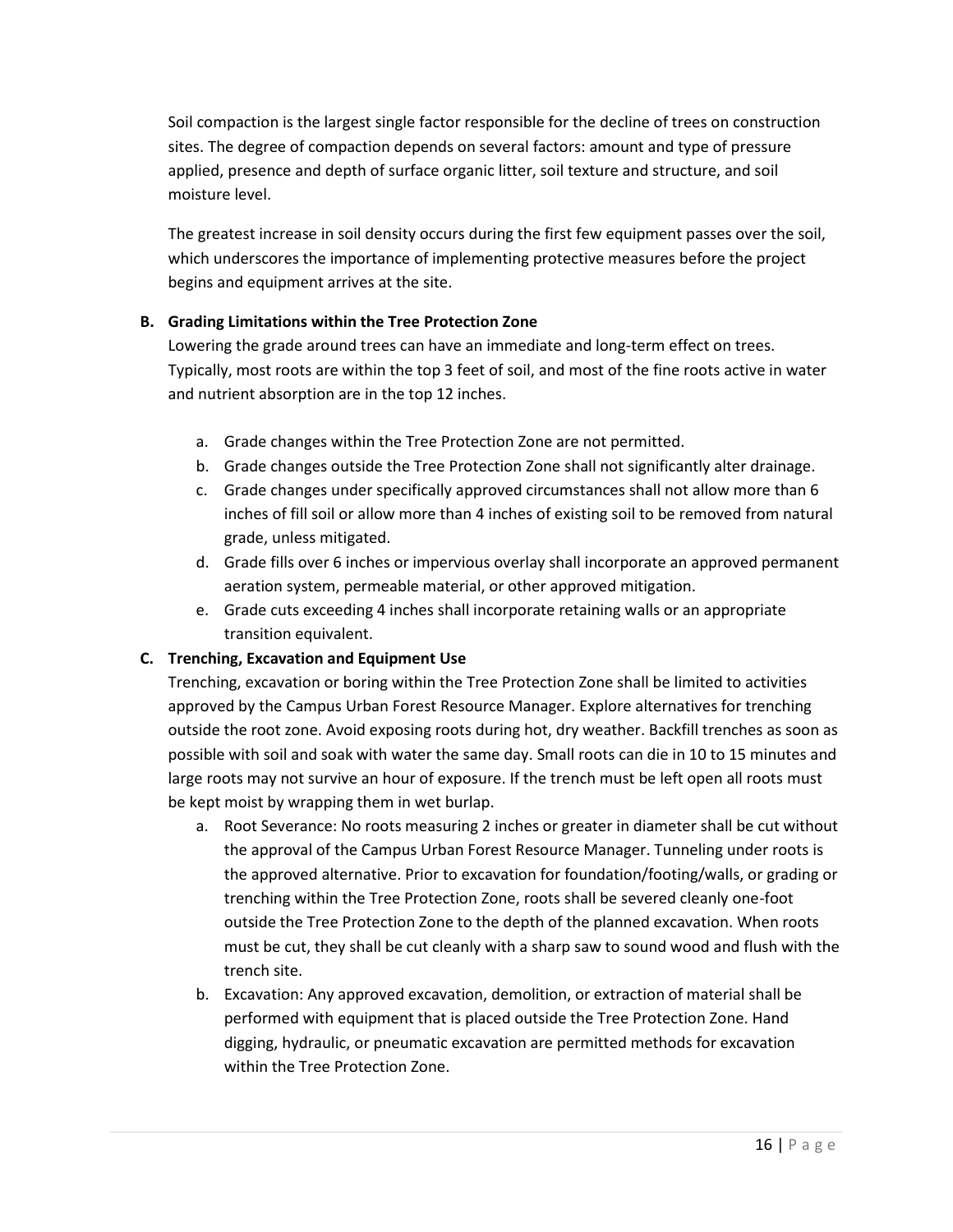- c. Heavy Equipment: Use of backhoes, Ditch Witches, steel tread tractors or other heavy vehicles within the Tree Protection Zone is prohibited unless approved by the Campus Urban Forest Resource Manager. If allowed, a protective root buffer is required.
- d. Tunneling and Directional Drilling

It is recommended that trenching or pipe installation within the Tree Protection Zone shall be accomplished by hand, by air-spade, or by mechanically boring a tunnel under the roots with a horizontal directional drill, using hydraulic or pneumatic air excavation technology. In all cases, install the utility pipe immediately, backfill with soil and soak with water within the same day. Tunneling under the root system can greatly reduce both damage to the tree and the cost to repair landscape and other features destroyed in the trenching process. There are times, such as when working in rocky soils and slopes, when tunneling is not a reasonable alternative.

The following remedies should be considered as an alternative to severing tree roots:

- i. Grinding a raised walkway or concrete pad
- ii. Ramping the walkway surface over the roots or lifted slab with pliable paving.
- iii. Routing the walkway around tree roots
- iv. Employing permeable paving materials (e.g., decomposed granite), interlocking pavers, or flagstone walkways on sand foundations.

#### **4.2.3.5. Tree Maintenance during Construction. (ANSI A300)**

Providing adequate maintenance can mitigate stressful changes that occur to a tree's environment during construction. To remain vigorous the tree needs to maintain stored carbohydrates and preserve the effectiveness of its growth regulators. It is recommended that large projects provide:

#### **A. Irrigation**

Providing supplemental irrigation for trees under water stress may be the single most important treatment needed to reinvigorate them. Irrigation should be designed to wet the soil within the Tree Protection Zone to the depth of the root zone and to replace that water once it is depleted. Light, frequent irrigation should be avoided. Create a six-inch berm around trees at the edge of the Tree Protection Zone and fill with no more than six inches of mulch. Fill the basin with water. Irrigation should wet the top two to three feet of soil to replicate similar volumes and normal seasonal distribution.

#### **B. Soil Compaction Mitigation**

To prevent negligent encroachment into the Tree Protection Zone, trees to be preserved during construction must have the specified type of protection fences in place at all times. Removal of fences, even temporarily, to allow deliveries or equipment access is not allowed unless approved by the Campus Urban Forester and a root buffer is installed. The root buffer components (mulch, gravel and plywood) must be maintained continually to ensure its effectiveness against soil compaction.

#### **C. Dust Control**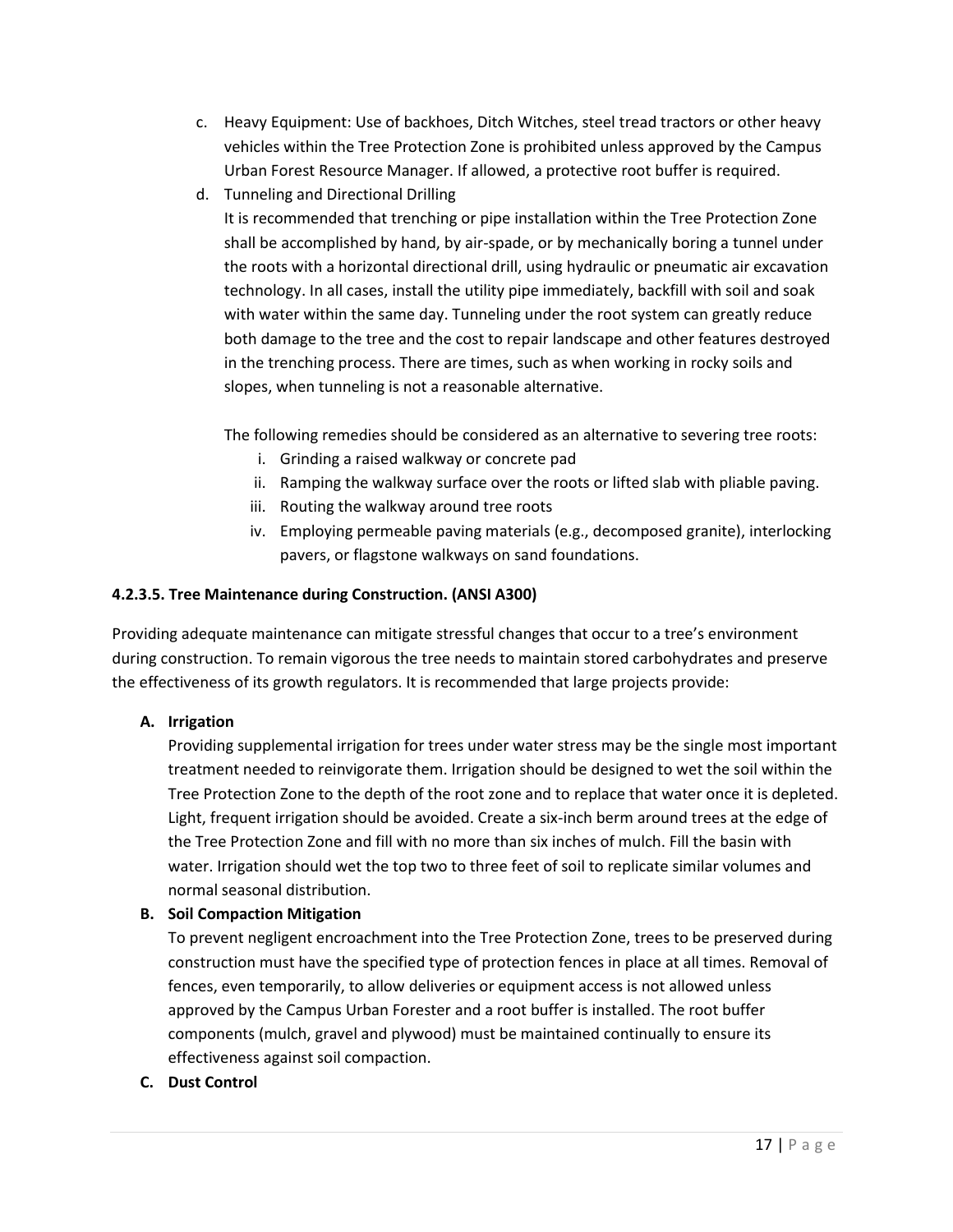During periods of extended drought, wind or grading, trunks, limbs and foliage should be sprayed with water at the end of workday to remove accumulated construction-engendered dust.

#### **4.2.4. Tree Planting. (ANSI A300)**

The most common cause of tree decline is improper planting. The following sections are guidelines to be followed when choosing, planting and caring for young trees. At all times, the ANSI standards for planting trees must be followed.

#### **4.2.4.2. Choice of Trees**

In all cases of tree planting, the guiding principle shall be to install the right tree, in both form and function, in the right place. When specifying trees for planting on CSU Northridge campus, consideration shall be given to tree species recommended for Coastal Southern California. All proposed trees shall be in compliance with established CSU Northridge approved tree list.

#### **4.2.4.3. Tree Species Diversity Planting Requirements**

Plans for tree planting will ensure species diversity (i.e. to avoid creating monocultures, or areas of plantings made up of only one species of trees). Monocultures are undesirable. If a certain species is prone to a particular disease or is more susceptible to storm damage or temperature extremes, then it is likely the entire stand could die or be destroyed by a single disease or weather event. Creating planting areas of several species creates a more diverse, and therefore more resilient, urban forest.

Factors to be considered in acceptable and successful tree planting include the long term health of the tree in its location and its compatibility with adjacent uses as well as design considerations.

In consideration of the financial impact realized by CSU Northridge, it is important that long term maintenance of proposed trees be considered prior to their selection.

Any tree species known to have an aggressive or rampant root system shall not be planted along campus streets to avoid damage to sidewalks, utilities and curbs.

#### **4.2.4.4. Planting distances/spacing requirements**

No large or medium tree species shall be planted within any power or utility easements or under overhead utility distribution lines if the average mature height of the tree is greater than the lowest overhead wire.

Tree selection shall take into consideration requirements for future height clearances. As they grow, trees will need to be pruned to provide pedestrian clearance of at least 8 feet over sidewalks, and vehicular clearance of 14 feet over roads.

#### **4.2.4.5. Supply of Tree Planting Stock (ANSI A300)**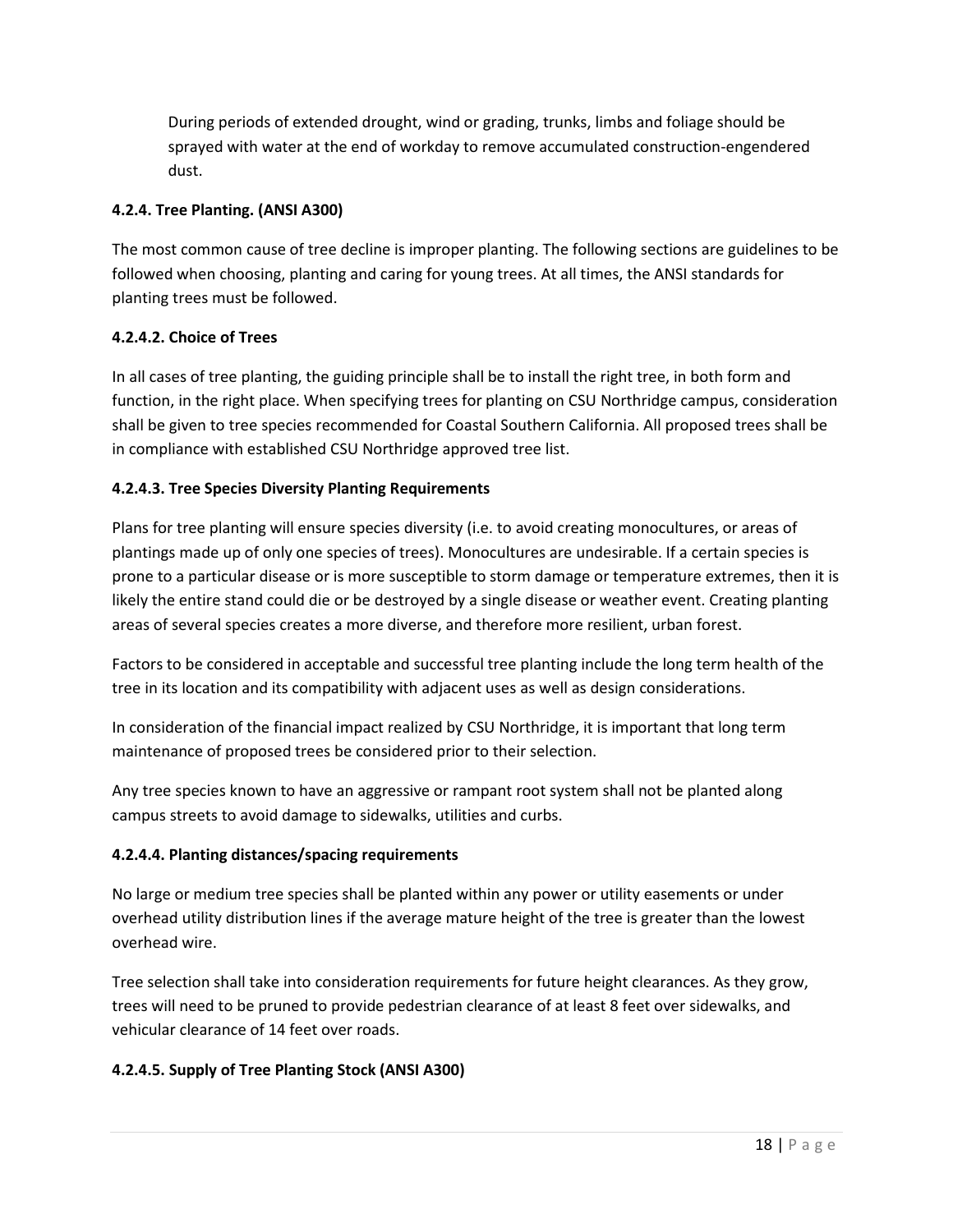Since the first step in avoiding future hazard trees is to plant high quality stock, poor stock trees will not be approved for planting in any part of the campus regardless of whether the trees are meant to complete in-house projects or supplied by contractors in association with facility development.

All trees delivered to CSU Northridge for planting shall be inspected and approved by the Campus Urban Forest Resource Manager before installation. For the reason that poor planting stock will end up costing much more money in the long run because of increased maintenance requirement and shorter life span, the University shall not neglect to exercise the right to reject poor quality trees upon delivery. The supplier(s)/contractor(s) shall bear the cost of evacuating such rejected tree stock from the campus.

All trees supplied by contractors in association with construction projects shall be guaranteed for 1 year from acceptance after planting.

While inspecting trees delivered to CSU Northridge for planting, the Campus Urban Forest Resource Manager shall look for the following:

A. Tree Health

As typical for the species/cultivar, trees shall be healthy and vigorous, as indicated by:

- 1. Foliar crown density
- 2. Length of shoot growth (throughout crown)
- 3. Size, color and appearance of leaves
- 4. Uniform distribution of roots in the container media
- 5. Appearance of roots
- 6. Absence of twig and/or branch dieback
- 7. Relative freedom from insects and diseases

Note: some of these characteristics cannot be used to determine the health of deciduous trees during the dormant season.

- B. Form: Trees shall have a symmetrical form as typical for the species/cultivar and growth form.
- C. Central Leader: Trees shall have a single, relatively straight central leader and tapered trunk, free of co-dominant stems and vigorous, upright branches that compete with the central leader. Preferably, the central leader should not have been headed. However, in cases where the original leader has been removed, an upright branch at least ½ (one-half) the diameter of the original leader just below the pruning point shall be present.
- D. Trunk structure: Shade trees that are large at maturity, and most evergreen trees, with the best quality have a dominant or central leader or trunk up to the top of the canopy. Shade trees of lesser quality have two or more leaders or trunks; they could split apart as they grow older. Small ornamental trees can have several trunks.
	- a. Trunk diameter and taper shall be sufficient so that the tree will remain vertical without the support of a nursery stake.
	- b. The trunk shall be free of wounds (except properly-made pruning cuts), sunburned areas, conks (fungal fruiting-bodies), wood cracks, bleeding areas, signs of boring insects, galls, cankers and/or lesions.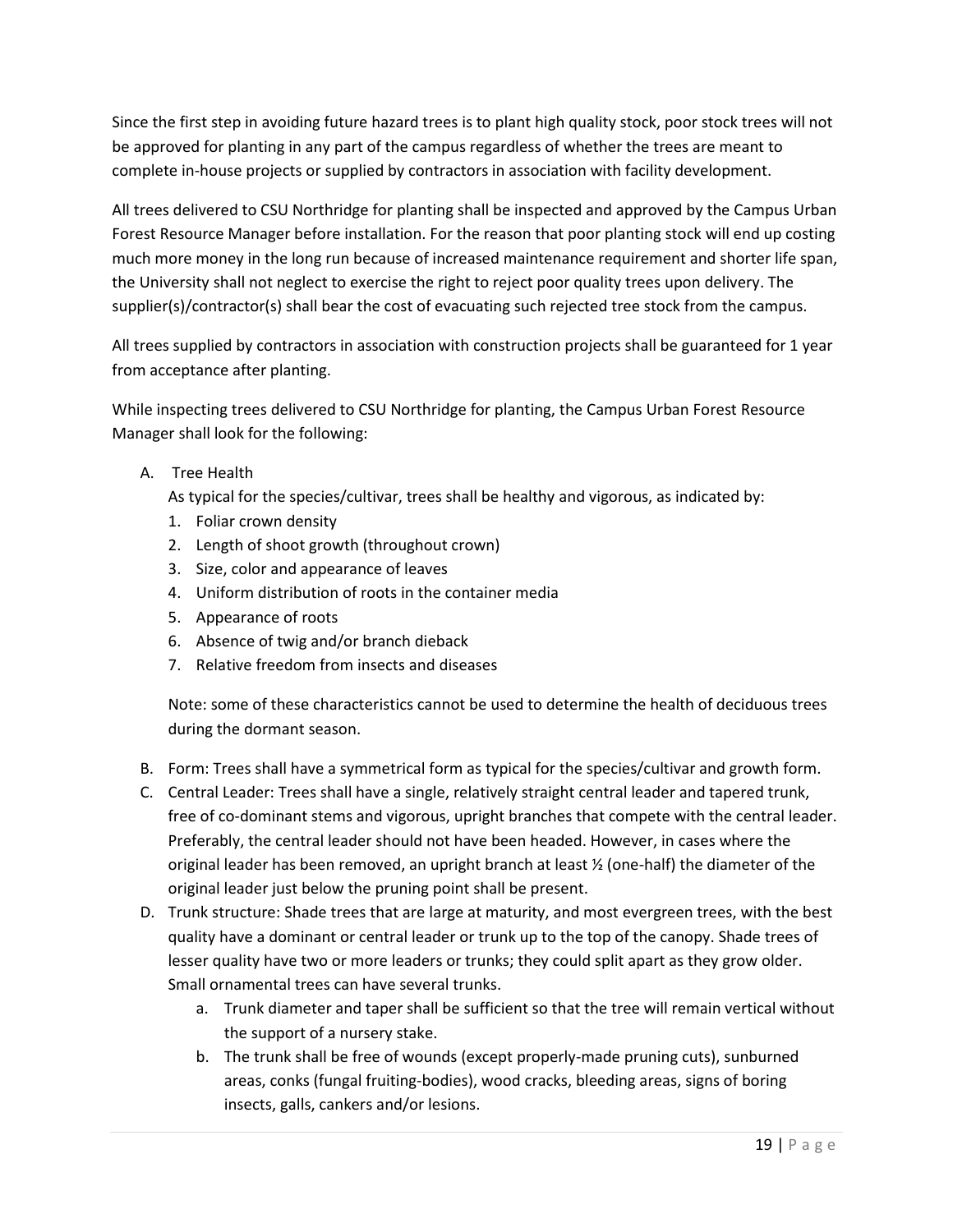c. Trunk diameter at 6" (six inches) above the soil surface shall be within the diameter range shown for each container size below:

| <b>Container Size</b> | ~ Soil Volume in Gallons | Trunk Diameter (in) | Soil Level From Container Top (in) |
|-----------------------|--------------------------|---------------------|------------------------------------|
| #5                    | 0.6                      | $0.5 - 0.75$        | $1.25 - 2$                         |
| #15                   | 3.3                      | $0.75 - 1.5$        | 1.75-2.75                          |
| 24 Inch Box           | 10.5                     | $1.5 - 2.5$         | $2.25 - 3$                         |

E. Branch structure: The better quality, large-maturing shade trees (below left) have all branches less than about two-thirds of the trunk diameter. Poor quality shade trees (below right) have larger upright branches. Trees such as crape myrtle and other small-maturing trees can have several trunks.

Trees with extensive defects in branches such as cracks and included bark represent lesser quality than trees free of these potential problems.

Branches with bark inclusions are weakly attached to the tree and can split easily.

- F. Potential Main Branches: Branches shall be distributed radially around and vertically along the trunk, forming a generally symmetrical crown typical for the species.
	- a. Potential main branches shall be evenly spaced and have appropriate space between them.
	- b. Branches shall be no larger than 2/3 (two thirds) the diameter of the trunk, measured 1" (one inch) above the branch.
	- c. The attachment of scaffold branches shall be free of included bark.
- G. G.) Temporary branches: Unless otherwise specified, small "temporary" branches should be present along the lower trunk below the first potential permanent branch, particularly for trees less than 1-1/2" (one and one-half inches) in trunk diameter. Temporary branches should be distributed around and vertically along the lower trunk. They should be no greater than 3/8" (three-eighths inch) in diameter and no greater than ½ (one-half) the diameter of the trunk at the point of attachment. Heading of temporary branches is usually necessary to limit their growth.
- H. Roots
	- a. The trunk, root collar (root crown) and large roots shall be free of circling and/or kinked roots. Soil removal near the root collar may be necessary in order to verify that circling and/or kinked roots are not present.
	- b. The tree shall be well rooted in the container. When the trunk is carefully lifted both the trunk and root system shall move as one.
	- c. The upper-most roots or root collar shall be within 1" (one inch) above or below the soil surface. The soil level should be within 2' (two inches) of the top of the container (see table above, under "Trunk Structure").
	- d. When the container is removed, the root ball shall remain intact.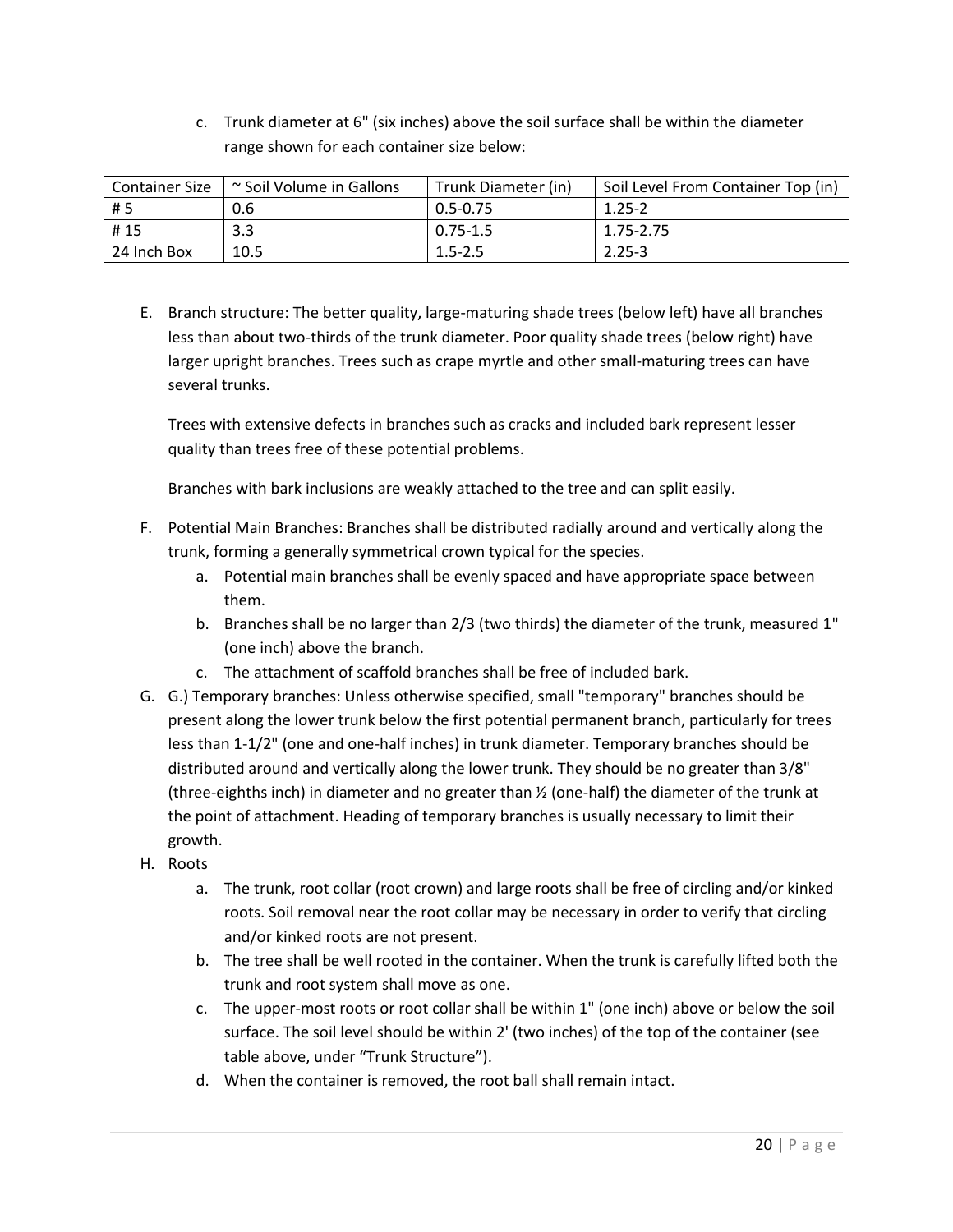- e. The root ball periphery should be free of large circling and bottom- matted roots. There should be a well-developed root system, but not a dense mass from being pot-bound.
- f. The root ball size should be suitable to the height of the tree (see American Standard for Nursery Stock).
- g. On grafted or budded trees, there shall be no suckers from the root stock.

All plants must conform to the current edition of the American Standard for Nursery Stock ANSI Z60.1.

I. Moisture Status: At time of inspection and delivery, the root ball shall be moist throughout, and the tree crown shall show no signs of moisture stress, as indicated by wilt. Roots shall show no signs of being subjected to excess soil moisture conditions, as indicated by root discoloration, distortion, death, or foul odor.

#### **4.2.4.6. Planting Site Preparation (ANSI A300)**

- A. Soil preparation and conditioning: All debris, wood chips, pavement, concrete and rocks over 2 inches in diameter shall be removed from the planting pit to a minimum of 24-inch depth, unless specified otherwise.
- B. Planter pit preparation:
	- a. Trees in a confined planter pit or sidewalk area: The planting hole shall be excavated to the depth of the root ball by 2x the diameter of the root ball. Scarify the sides of the pit. Soil beneath the rootball shall be compacted to prevent settling.
	- b. Trees in all other areas:
		- i. Mark out a planting area 2 to 3 times wider than the rootball diameter (the wider the better). Loosen this area to about 8 inches deep. This will enable the tree to extend a dense mat of tiny roots well out into the soil in the first one to ten weeks in the ground.
		- ii. Excavate the hole's width a minimum of two times the diameter of the container, and deep enough to allow the root ball of the container to rest on firm soil with the top of the root ball even with the grade. Scarify the sides and the bottom of the pit.

#### **4.2.4.7. Planting the Tree (ANSI A300)**

After the hole has been prepared as described above, the tree is ready to be planted.

A. Container grown tree: Pull the container away from the root ball. Don't pull the tree out by its trunk. Container grown trees often have circling or girdling roots running along the edge of the root ball. If they exist in this area, cut them and spread them apart. Place the root ball in the center of the hole and adjust the tree so it is straight and at the proper level. Make any adjustments prior to filling the hole with dirt.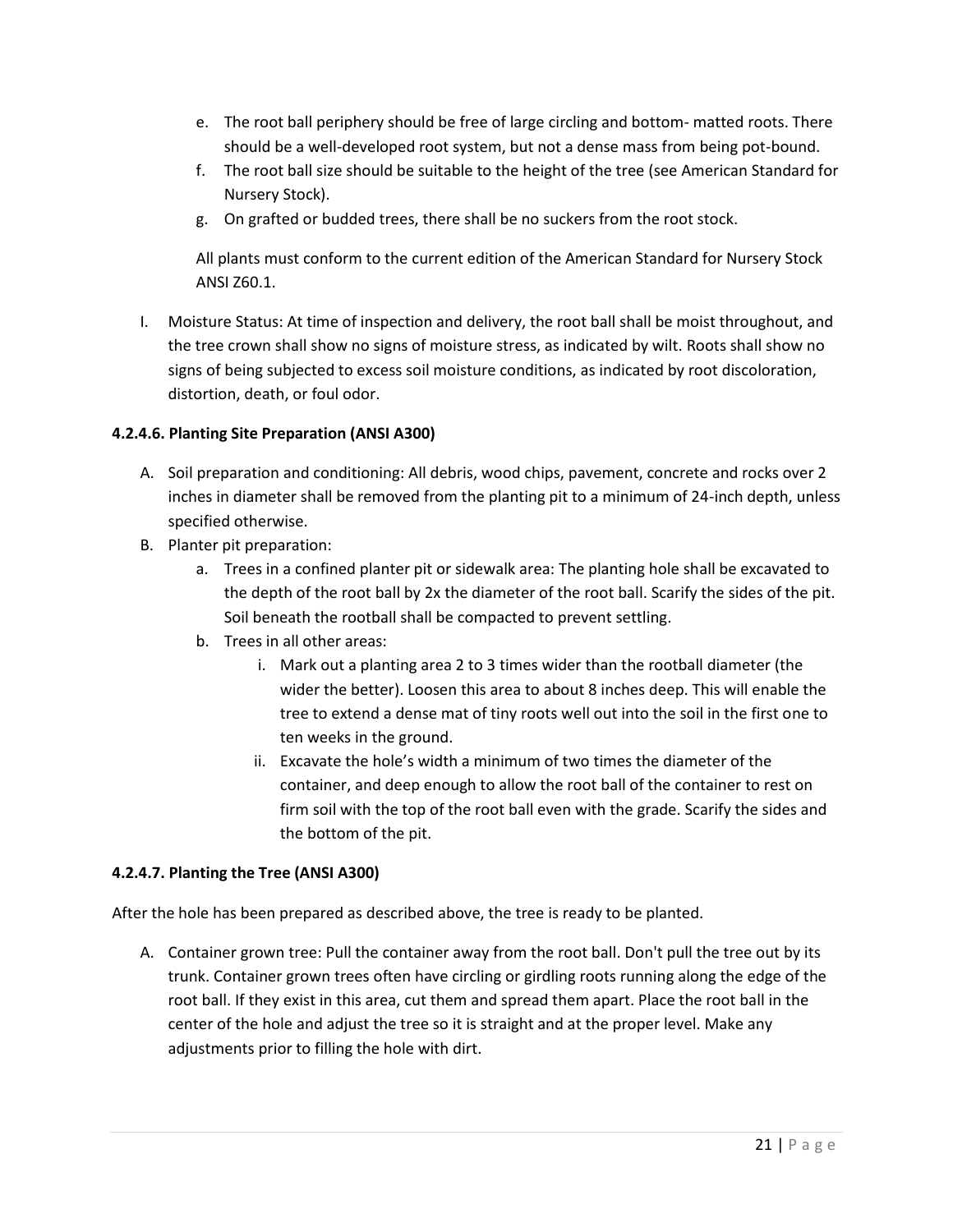- B. Backfill soil, amended soil: Backfill with the original soil unless the original soil has been removed or the soil is poor. If soil must be amended, it shall be the most appropriate soil mix as directed by the Campus Urban Forest Resource Manager.
- C. Filling the hole: Fill the tree hole until is half full. Flood the hole with a slow hose or tamp gently with your foot to firm the soil. Repeat until the hole is full. Do not press the soil too firmly, only firm enough to hold the tree upright. Backfilling with soil and water or gently tamping will remove large air pockets.
- D. Construction of a berm or dam: In the case of some ornamental or fruit-bearing trees, construct a small berm or dam three (3) feet in diameter around the tree. The berm should be approximately three (3) inches high. When planting California native trees, consult with the Campus Urban Forest Resource Manager before constructing a berm.
- E. Mulching: Cover the entire loosened area of soil with 2 to 4 inches of mulch composed of shredded wood or bark in the entire planting area. Mulch will be placed two to four inches away from the trunk of the tree.

#### **4.2.4.8. Staking or Guying:**

- A. Nursery stakes, if any, will be removed. Staking or guying is to prevent movement of the lower trunk and root system until the new tree establishes strong anchorage. Movement of the top is desirable and will strengthen the tree.
- B. The stakes will be installed 12-18 inches in undisturbed soil outside of the planting hole. Depending on height and size of the tree, stakes shall be six, eight, or ten feet tall. Trees shall be staked with 2 or 3 lodgepole stakes. Lodgepole stakes, arranged in a triangle or in a line perpendicular to the prevailing wind, are the acceptable materials for protective staking of young trees.
- C. Tree ties will be located near the lowest main branch on the tree. Check a staked or guyed tree monthly during the growing season and after storms or strong wind. The system will be snug, but not to the point of making an impression on the stem or trunk. If that happens, the tie or wire around the trunk shall be loosened. No tree shall be staked any longer than absolutely necessary. One or two growing seasons is all that is needed. Cinch ties, made of rubber, are the acceptable ties for use with Lodgepole stake.

#### **4.2.4.9. Trunk Protection**

All trees planted in lawn areas will have wrap-around trunk protection installed on the lower 8" of the trunk. In addition significant clearance around the base will be maintained grass-free and mulched.

#### **4.2.4.10. Pruning Newly Planted Trees (ANSI A300)**

Young trees are pruned to allow for proper growth through the years. If the tree is of high quality stock, it should need little pruning. It is no longer common practice to automatically trim a certain percentage of limbs from a newly planted tree. The tree needs as much foliage as can be available to assure rapid growth and desirable leaf structure. This includes refraining from "limbing up" and topping.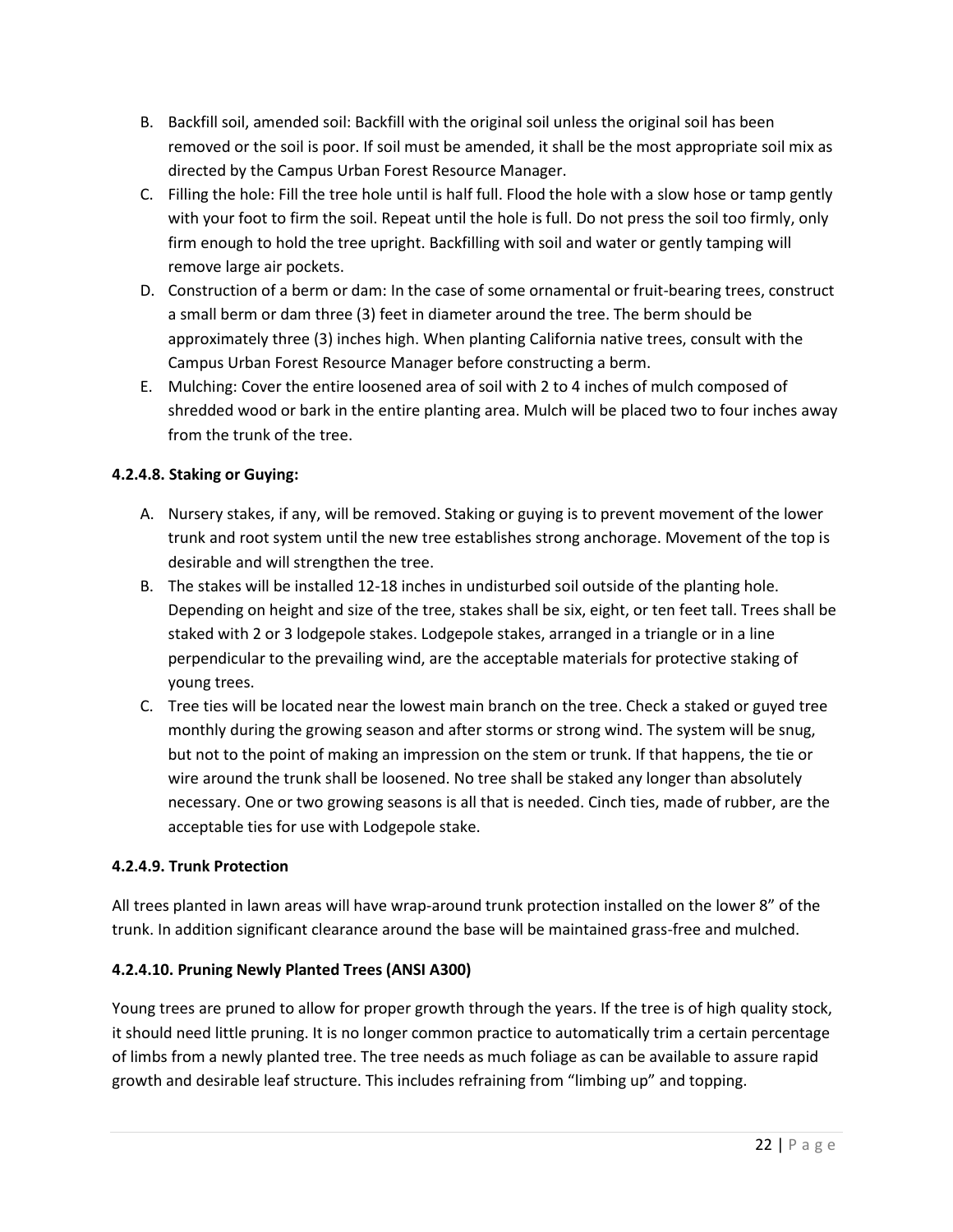#### **4.2.4.11. Pruning guidelines for Young Trees (ANSI A300)**

All tree pruning operations must be in full conformity with ANSI A300 Standards for Tree Care Operations.

- A. Scaffolding/permanent branches: Identify the scaffolding/permanent branches. The lowest permanent branch should have a diameter of one-half or less of the trunk diameter where the branch attaches to the trunk. The vertical spacing of permanent scaffold branches should equal a distance 3% of the tree's eventual height. Thus, a tree that will be 50 feet tall should have permanent scaffold branches spaced about 18 inches apart along the trunk. Avoid allowing two scaffold branches to arise one above the other on the same side of the tree. Maintain radial balance with branches growing outward in each direction.
- B. Limb removal: The following may be removed
	- a. Torn, damaged, dead branches: Remove the branch just outside of the branch collar.
	- b. Double Leaders: Maintain a dominant trunk for at least six- eight feet without a major fork. If the trunk divides into two or more relatively equal stems, favor one strong stem and remove the others. Cut one stem back to a lateral branch.
	- c. Rubbing branches: Eliminate branches that are rubbing or will soon rub against another branch.
	- d. Crowding: Give each branch room to grow with minimal competition for sunlight. When possible, have major lateral branches evenly spaced eight to ten inches apart along the trunk. If the tree by its nature would lose too much foliage in the process of eliminating crowding, maintain at least half the foliage on branches in the lower 2/3 of the tree.
	- e. Narrow Branch Angles/Included Bark: Remove one branch if the angle is 40% or narrower or if it appears that the bark from the branch is becoming pinched between the branch and the trunk.
	- f. Sprouts and Suckers: Remove sprouts and suckers.
	- g. Temporary branches: Leave temporary branches that are not competing with permanent, scaffolding branches.

#### **4.2.5. Transplanting Trees. (ANSI A300)**

Transplanting large trees is difficult, expensive, and requires expertise and equipment. Preapproval from the Campus Urban Forest Resource Manager and periodic inspections will be required for the transplanting of a tree.

When transplanting trees eight (8) inches in diameter and larger from existing landscapes, it is important to select healthy, vigorous trees, dig an appropriate size root ball, select a site that is consistent with the tree's cultural needs, provide a saucer shaped planting hole approximately three times the root ball width, and then protect the root ball, trunk, and crown during lifting, transportation, and storage.

Follow the tree planting standards outlined in 4.2.4.